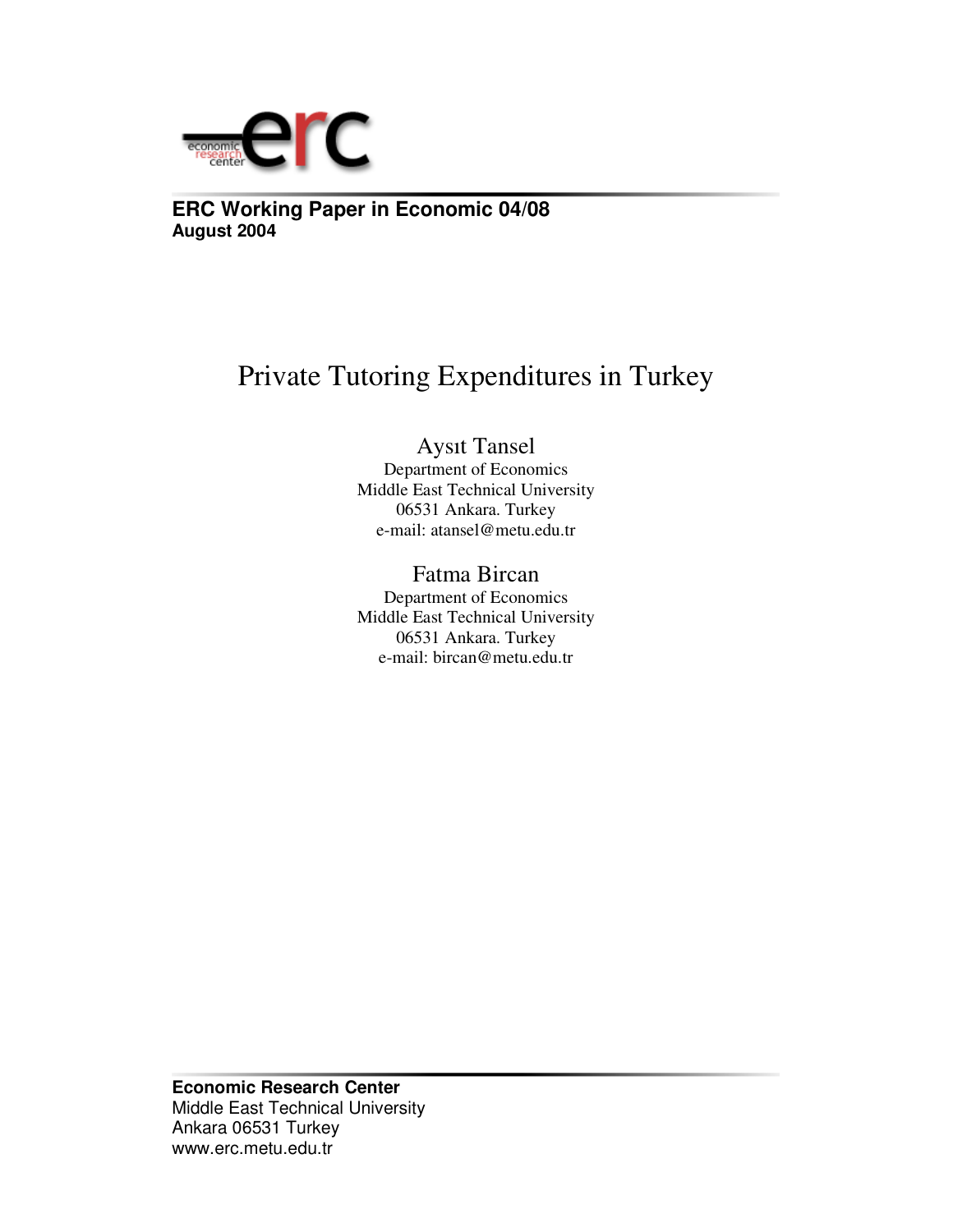### Private Tutoring Expenditures In Turkey\*

by

Aysıt Tansel

Department of Economics Middle East Technical University 06531 Ankara. Turkey e-mail: atansel@metu.edu.tr

Fatma Bircan

Department of Economics Middle East Technical University 06531 Ankara. Turkey e-mail: bircan@metu.edu.tr

March. 2004

Key Words: Private tutoring, education, demand for education

JEL classification: I20. I21. I22. R20

**Abstract:** This is the first study on private tutoring in Turkey. Private tutoring especially for the purpose of preparing for the competitive university entrance examination is an important, widespread phenomenon in Turkey. Private tutoring centers are commonly referred to as "dersane" in Turkish. This study first gives an overview of private tutoring centers. Next, it examines the determinants of private tutoring expenditures in Turkey using the results of the 1994 Household Expenditure Survey. The determinants examined within a Tobit model framework include total household expenditure, education levels of parents and other household characteristics. Such analysis of the household behavior of attempting to provide better education to their children will highlight the determinants of the demand for education and the intergenerational transfers in Turkey.

\*This article is based on a chapter of Fatma Bircan's Ph.D. thesis prepared under the supervision of Aysıt Tansel at the Department of Economics, Middle East Technical University. An earlier version of this paper was presented at the erc/METU International Conference in Economics, Ankara, in September 2002. We are grateful to Sefik Yılıdızeli and Ömer Demir, the former and current presidents of the State Institte of Statistics and Murat Karakaş, chief of Income and Expenditure Statistics and his staff Özlem Sarıoğlu and Sema Alıcı for their kind help in implementing this study. We also thank Middle East Technical University and the State Planning Organization for the OYP grant for this study. Any errors are our responsibility.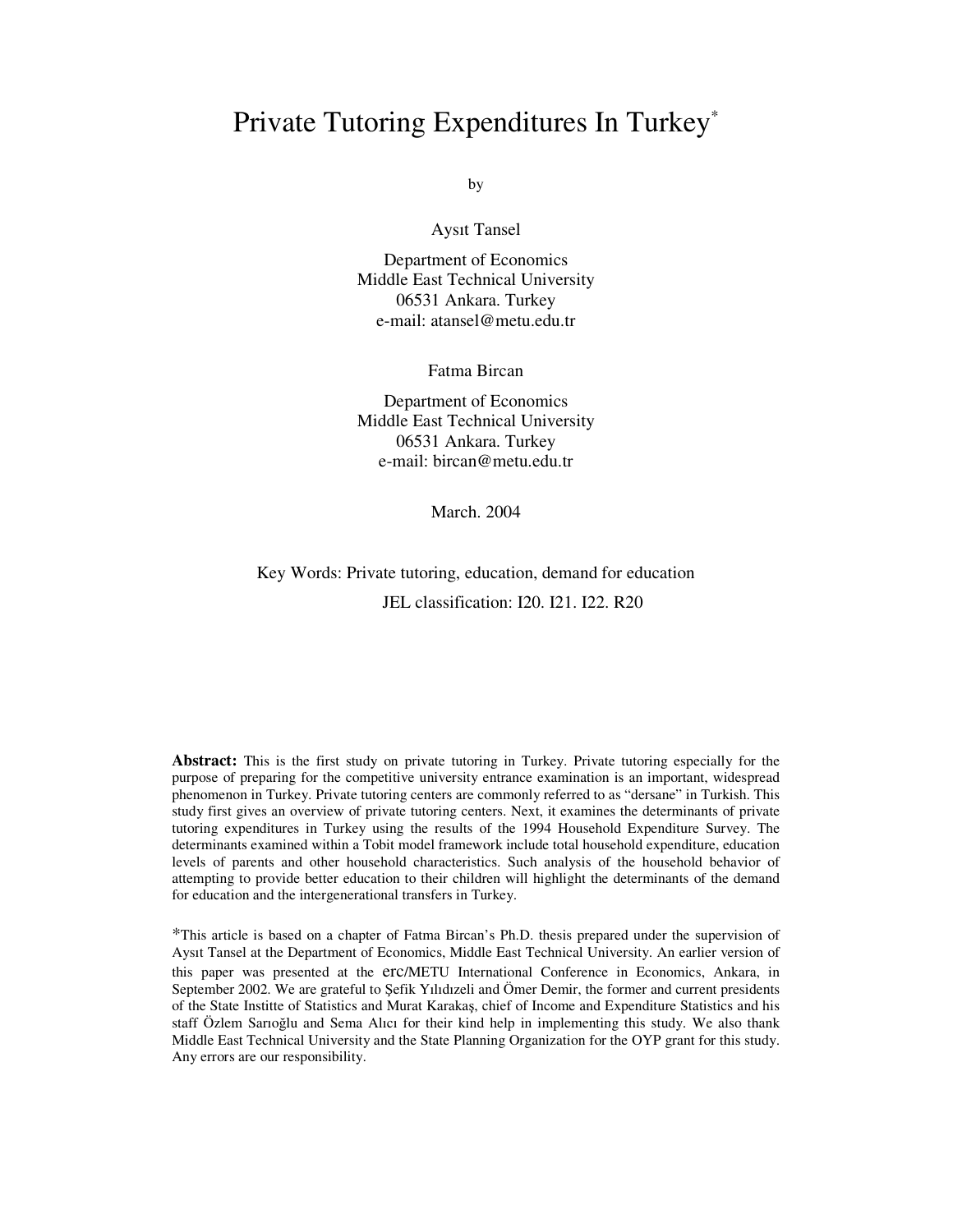#### **1. Introduction**

Private tutoring can be defined as the education outside the formal schooling system where the tutor teaches particular subject(s) in exchange for a financial gain. This definition points to the three properties of the private tutoring. First, it is separate from the formal education as it is an extra curriculum activity. Second, the teacher's supply of knowledge is mainly driven by profit motives. Third, the students' expectations of the tutor are higher than that of a normal school teacher. Students who demand private tutoring believe that their chances of successfully moving through the educational system will be increased by private tutoring. Otherwise, they would satisfy themselves with the formal school courses which are usually provided free of charge by the public.

Private tutoring has been a well-spread, large-scale industry in several countries in the world, especially in East Asia. Bray and Kwock (2003) give a review of the examples on private tutoring from a wide range of countries ranging from Egypt to Taiwan. The common feature of the educational systems of the countries where the practice of private tutoring is extensive is the existence of competitive entrance examinations to the universities. For example, in South Korea, Greece, Japan and Turkey high school graduates are required to take a nation-wide university entrance examination in order to be selected into a university. In the developing countries, deficiencies in the educational system such as inadequate number of universities, large class sizes and low public educational expenditures are often cited as the reasons for the high demand for private tutoring. As such private tutoring can be regarded as a market response to the mediocrity in the public school system (Kim and Lee, 2001). However, there is a growing demand for private tutoring in many developed countries where such deficiencies are at a minimum or do not exist (Bray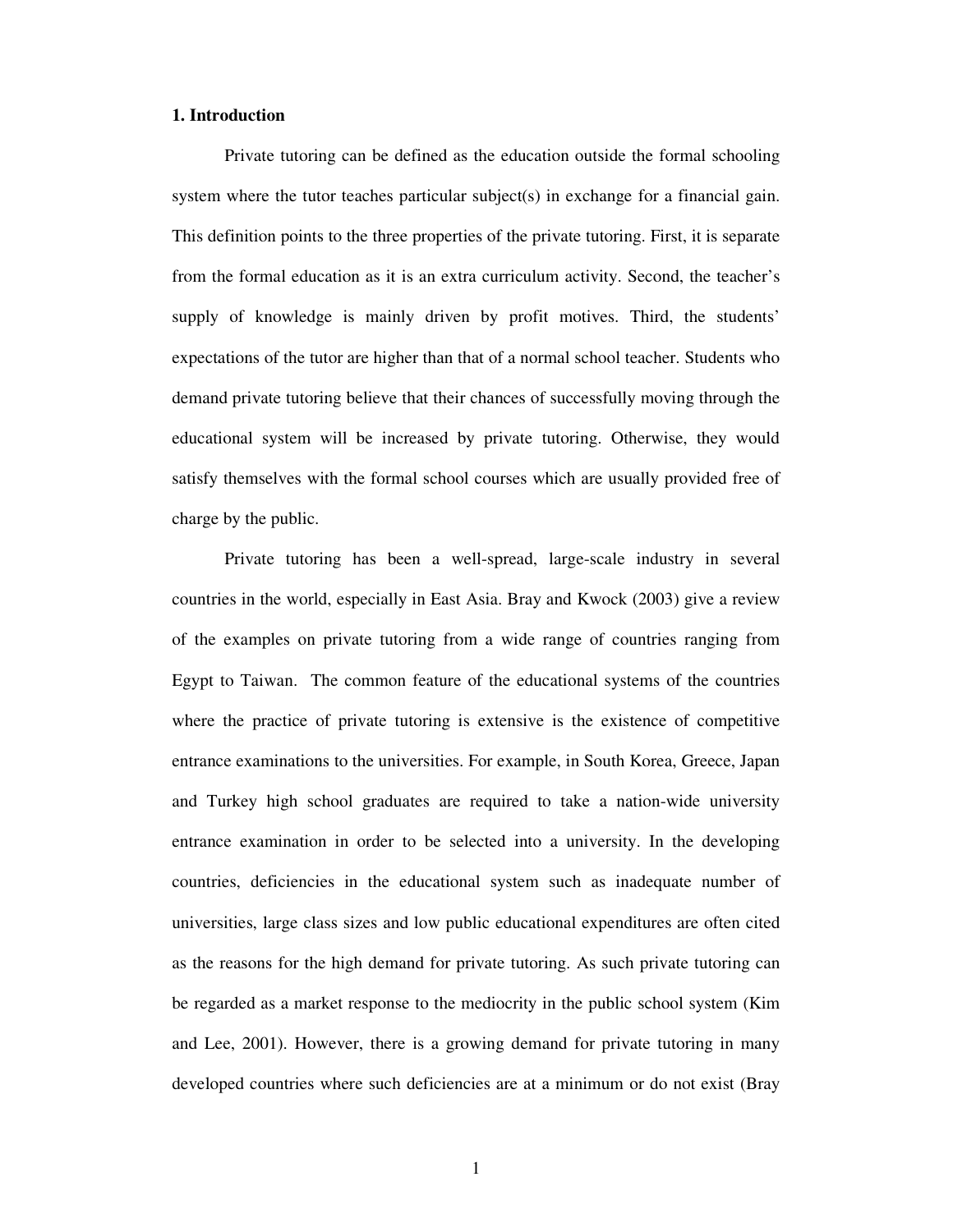and Kwock, 2003). In Canada, for example, the demand for private tutoring has grown immensely and became a major business activity over the last decade (Aurini and Davies, 2003). Relatively poor performance of the students from the developed countries in major international academic tests is given as the reason for the growing demand for private tutoring in these countries.

Families who want their children to move successfully from high school to university and then to occupational careers spend more time and money on the informal educational activities (Stevenson and Baker, 1992). Kim and Lee (2001) emphasize that private tutoring is closely related to the economic competence of the families. In this regard, Stevenson and Baker ask if private tutoring is "…an avenue for the transmission of social advantages from parents to their children in the contest for educational credentials?" (p.1643). This implies that it could obscure the educational equity and could diverge economic and social advantages in favor of wealthier households.

The study of private tutoring received little attention in the literature. Lack of official statistics and documentation on private tutoring is one reason for the neglect of the studies in this area. However, educational scientists are now turning attention to this topic. The studies by Bray and Kwock (2003) for Hong-Kong and by Kim and Lee (2001) for South Korea are the recent examples. Bray (2003) considers contra-positive effects of private tutoring.

This article is the first study of private tutoring in Turkey. We examine the general features of the private tutoring in Turkey and estimate a private tutoring expenditure function for the Turkish households. For this purpose, we use the results of the 1994 Household Expenditure Survey conducted by the State Institute of Statistics of Turkey. Our main findings are as follows: Households with higher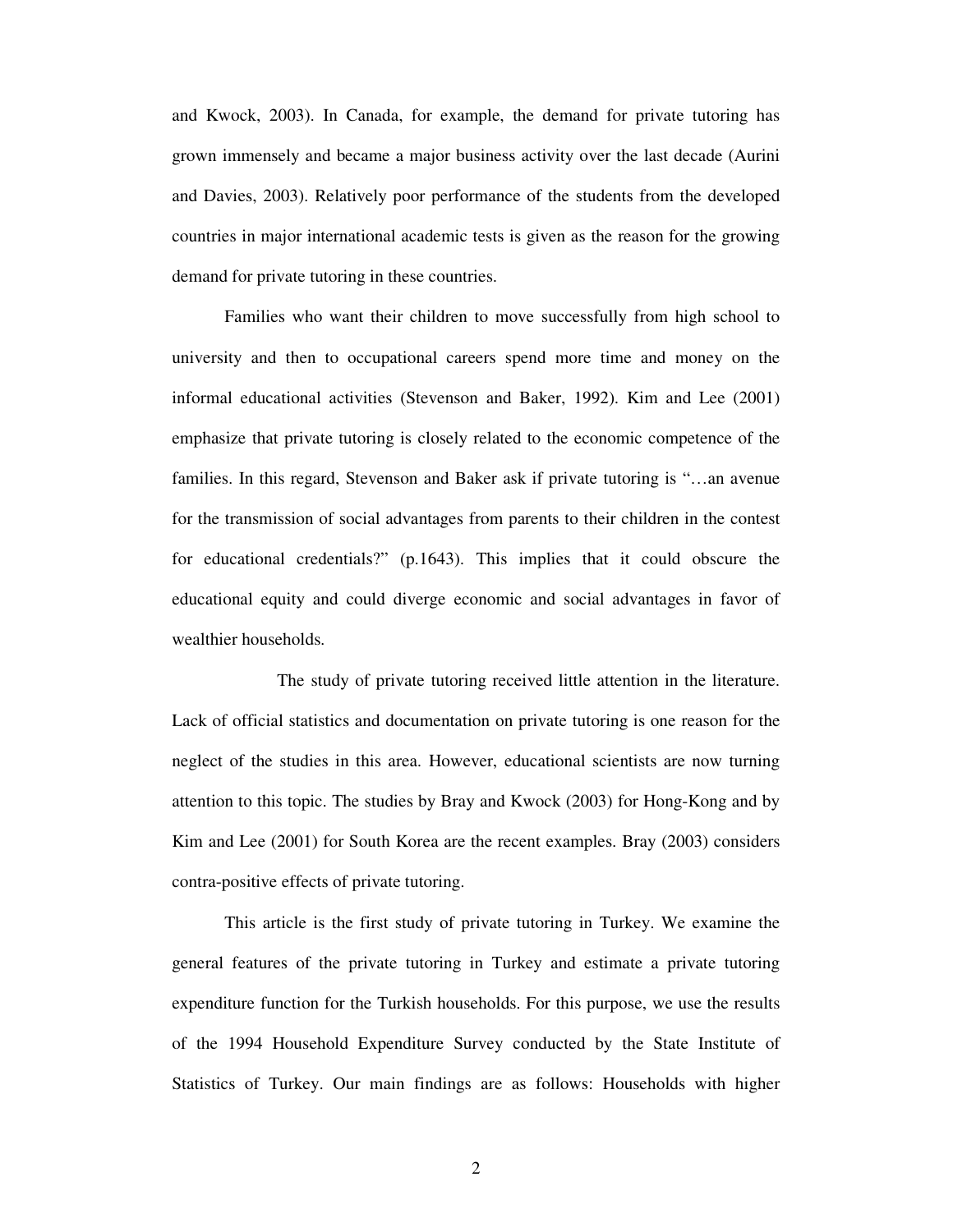incomes and higher parental educational levels devote more resources on private tutoring. The high income elasticity of private tutoring expenditures implies that private tutoring is considered as a luxury in the consumer's budget. Private tutoring expenditures also increase with the age of the household head but at a decreasing rate. Whether a mother works or not does not significantly affect the level of private tutoring expenditures. Being a single mother who is also the household head is a factor that leads to an increase in private tutoring expenses. Private tutoring expenditures are higher in urban areas compared to the rural areas. However, they are not statistically significantly different between the developed and undeveloped neighborhoods and squatter settlements. This implies that households in urban areas regardless of their socio-economic location spend significantly larger amounts on private tutoring of their children.

The organization of this paper is as follows: Following the introduction, Section 2 provides information about the formal educational system and private tutoring in Turkey. The data used in the empirical analysis is introduced in Section 3. Section 4 discusses the empirical specification of the model. Empirical results based on a Tobit model of private tutoring expenditures are presented in Section 5. Finally, the last section gives the summary and conclusions.

#### **2. Educational System and Private Tutoring in Turkey**

#### **Educational System in Turkey**

The formal education in Turkey is mainly provided by the government and includes all school levels from pre-school to higher education. Private education is also available at all levels. Public and Private schools (pre-primary, primary and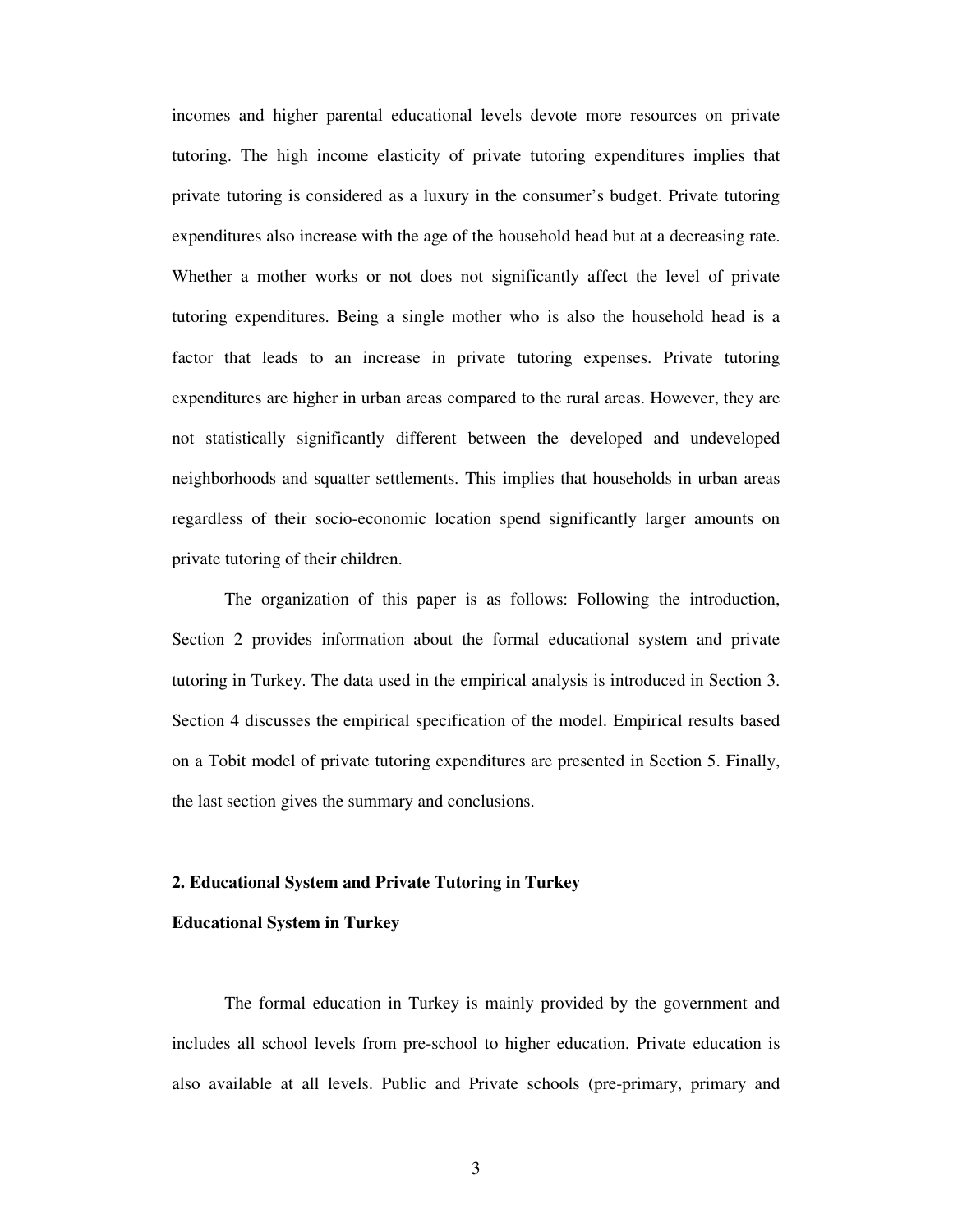secondary) are under the control of the Ministry of Education while public and private universities are controlled by the Higher Education Council of Turkey. Until 1997, five-year primary school was the only compulsory education. In 1997, compulsory schooling is extended from five to eight-year schooling eliminating the middle schools. Secondary schooling in Turkey takes three or four years and tertiary level education takes two to six years. Although the demand for formal education at primary and secondary levels are met by the public and private schools, the demand for higher education can not be fully satisfied by the existing tertiary education system. In 2003, 1,451,811 high school graduates and senior high school students took the nation-wide competitive entrance examination to the universities. However, only 311,498 applicants were placed at a university program (21.5 percent). 195,139 applicants were placed to distance education programs (14 percent). The distance university in Turkey is one of the largest in the world and absorbs 15 percent of students on average each year.

In 1992, the government initiated the establishment of 25 new universities across the country. In addition to these newly established small city universities, several private universities started to operate also. There were seventy-six public and private universities in total all over the country in 2002. But this number has been quite insufficient to meet the demand for higher education. Therefore, there is a nation-wide university entrance examination since the 1970s to prevent the excess enrollment in the tertiary education. This has caused a great increase in the number of private tutoring centers, which prepare students for this extremely competitive examination.

#### **Private Tutoring in Turkey**

4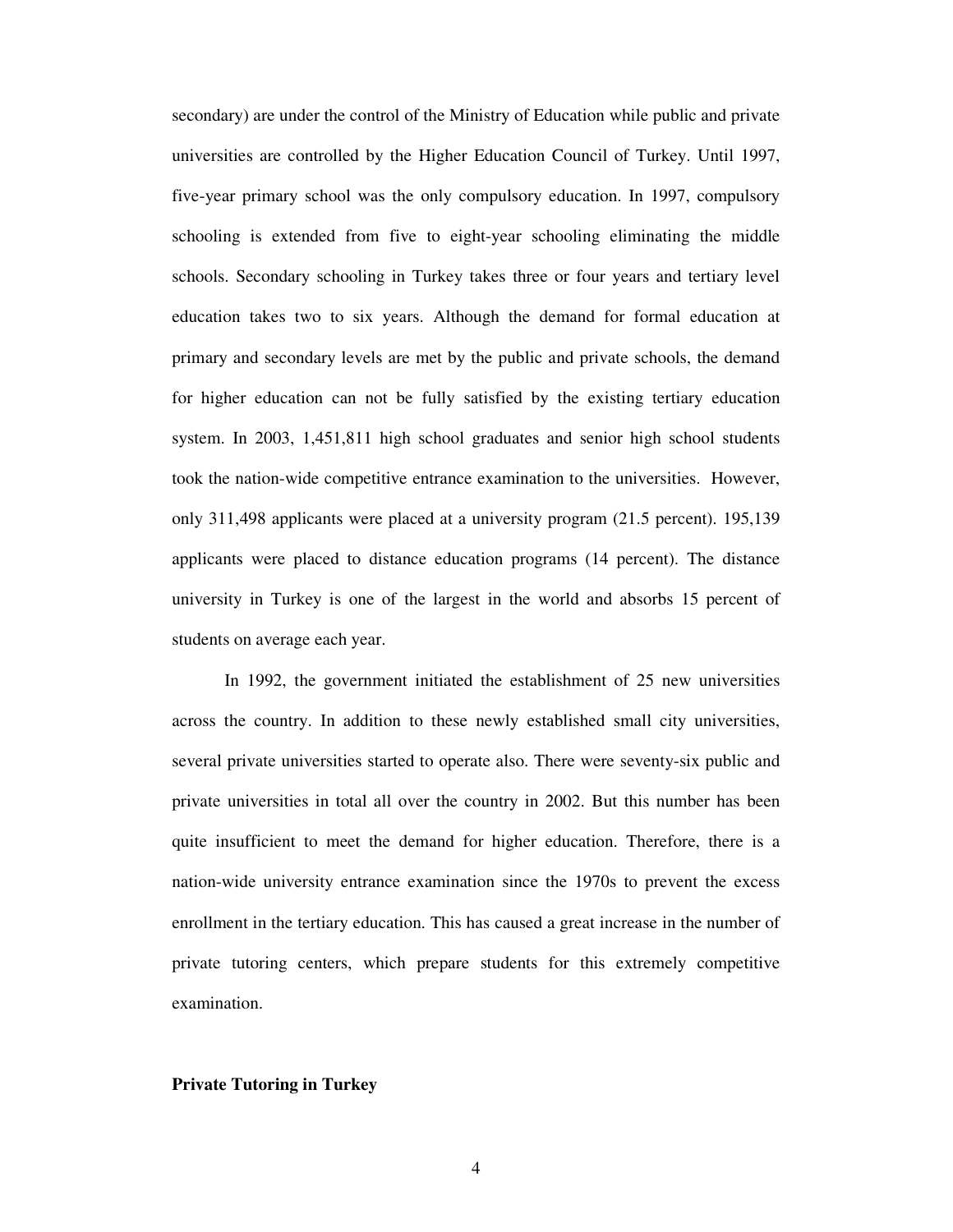Private tutoring in Turkey takes mainly three different forms. The first type is one-to-one instruction by a privately-paid teacher either at the teacher's house or at the student's house. The second type is provided by school teachers during after hours at school where the students also take formal courses. The third type of private tutoring is undertaken by profit-oriented school-like organizations where professional teachers tutor in a classroom setting. This is called "dersane" in Turkish and it is more common than the other types and the facilities of this sort are spread all over the country. We will refer to them as private tutoring centers. Such centers usually own or rent multi-story buildings in the city centers. Students attend these centers outside formal education hours. These centers provide smaller class sizes, better class materials and improved student-teacher relations compared to the formal schools.

Private tutoring centers grew in number especially during the 1960s in order to prepare students for the university entrance examination. In 1984, there were 174 such centers in the country. In 1984, a law was passed which recognized them as part of the educational activities. Since then their numbers rapidly grew and reached more than 2100 in 2002 (Private Tutoring Centers Association, 2003). This is close to the number of high schools, which was 2500 in 2002 (Ministry of Education of Turkey, 2003). Today the private tutoring centers operate under the supervision of the Ministry of Education. They also have an association called "OZDEBIR" which stands for 'The Private Tutoring Centers Association" with headquarters in Istanbul.

Three main reasons are often cited for attending private tutoring centers. First is to prepare for the university entrance examination. Second is to prepare for the entrance examinations of the special high schools (such as Anatolian High Schools where the medium of instruction is English and Science High Schools) and private high schools. Third is to receive supplementary courses to the formal school courses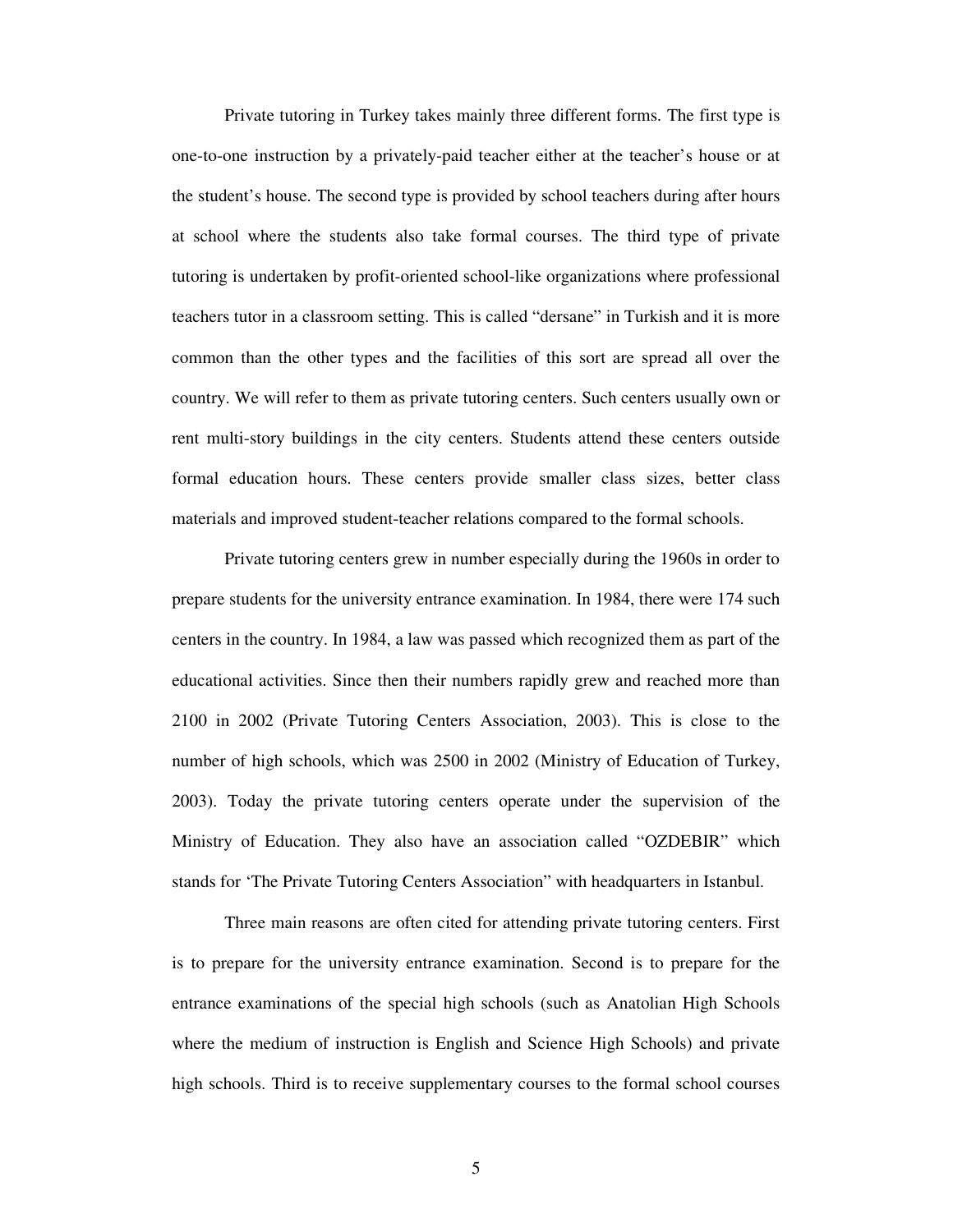of the basic and secondary education. These reasons make clear that private tutoring centers are examination oriented. They cater to students preparing for the two nationwide examinations. One examination selects the basic education students into special high schools. The second nation-wide examination is the university entrance examination. While there is no statistics on the proportion of basic education students attending private tutoring centers, 35 percent of senior high school students attended them in 2001 (Private Tutoring Centers Association, 2003). It is believed that a larger percentage of high school graduates preparing for the university entrance examination attends them.

Private tutoring centers are expensive and usually beyond the reach of a household with average income. The per-capita income in Turkey was 2,500 US dollars in 2002. The average fee charged by private tutoring centers for preparing to the university entrance examination was approximately 1,300 US dollars in 2002 (Cumhuriyet, 2002). During the 2001-2002 academic year the students preparing for high school examination and the university entrance examination paid in total 263 million US dollars to the private tutoring centers all over the country (Cumhuriyet, 2002). This was 1.44 percent of GDP, while public education expenditures at all levels were 2 percent of GDP in 2002 (Ministry of Education of Turkey, 2003). These figures indicate the importance of private tutoring centers in the educational system of the country. Private rate of return to the university education in Turkey is substantially higher than that to the other levels of schooling. Tansel (1994, 1999 and 2001) provides recent evidence on this. This explains the excess demand for the university education and the need for rationing places by university entrance examination. High school graduates compete for the limited number of places of the university programs. The competition is intense for the highly restricted places at some of the programs of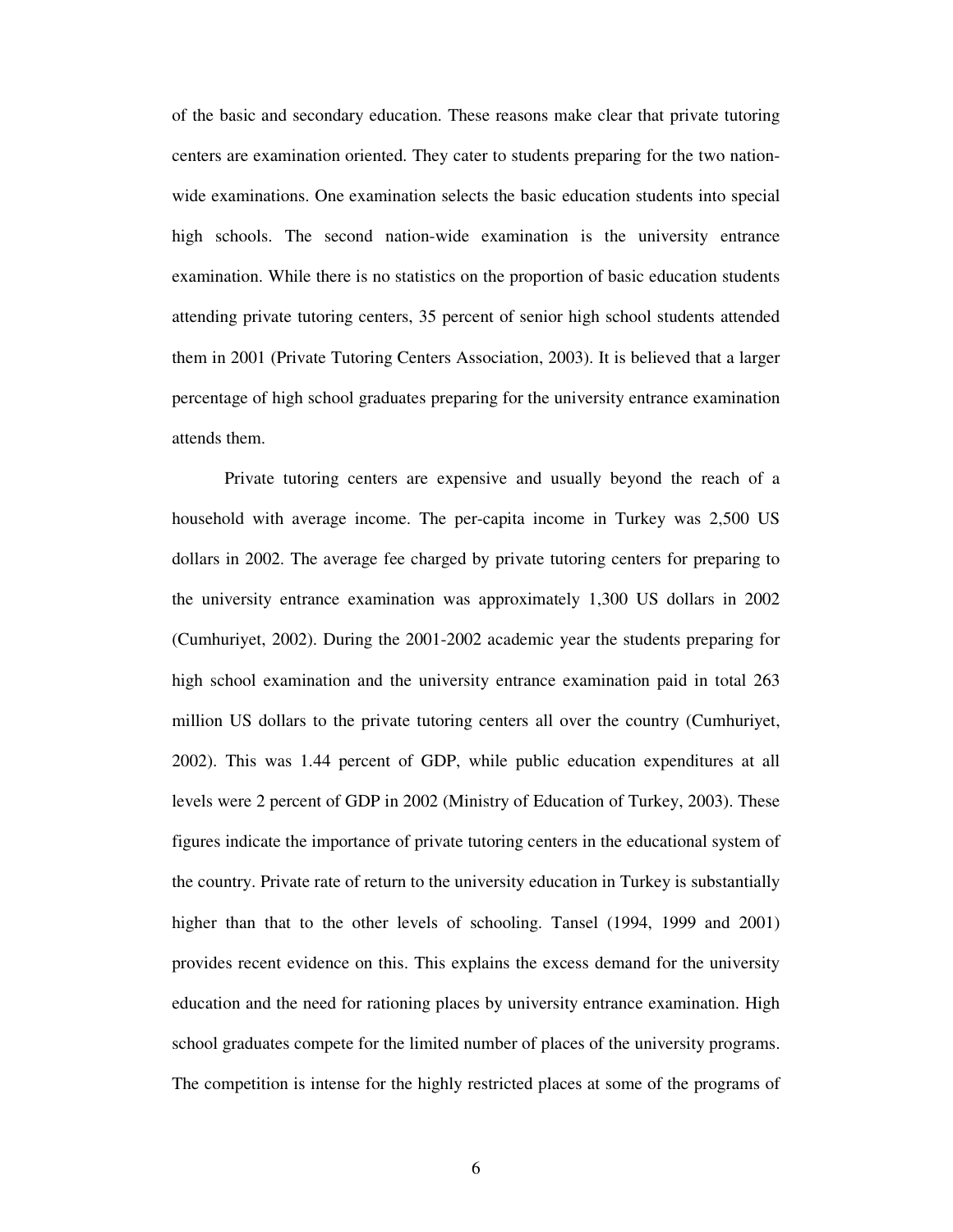the prestigious universities. Graduates of these programs command better job prospects and higher incomes than average. Parents are aware of the high economic returns to the university education. For this reason, they send their children to private tutoring centers in order to increase their chances of success at the university entrance examination. This is usually done with great financial sacrifices. There is also competition to attract students among the private tutoring centers. They advertise the examination achievement results of former tutees. Some private tutoring centers offer lower fees to the students who perform above a certain level in an examination they administer. Those who achieved high are granted discounts in the center's fees.

Private tutoring centers are often in the center of public discussion. In the early 1980s, during the military intervention, there were discussions both in the public and the parliament about closing them down (Private Tutoring Centers Association, 2003) as they were regarded to obscure the equal opportunity in education in favor of children from wealthy families. This concern over the equity issues still prevails in the public discussion today. It is argued that parents who spend enormous sums on private tutoring during high school years of their children pay only nominal tuition fees at the prestigious public universities once their children secure a place at them. This line of argument has been used to rationalize imposing recent tuition fee increases in the public universities.

It is also in the public discussions that attending private tutoring centers disrupts the formal schooling. The subject matters thought in the last year of high school are not explicitly covered in the university entrance examination. For this reason it is quite common that senior high school students, two to three months before the impending university entrance examination, stop going to high school classes and in place concentrate on attending the private tutoring centers. Such practices led the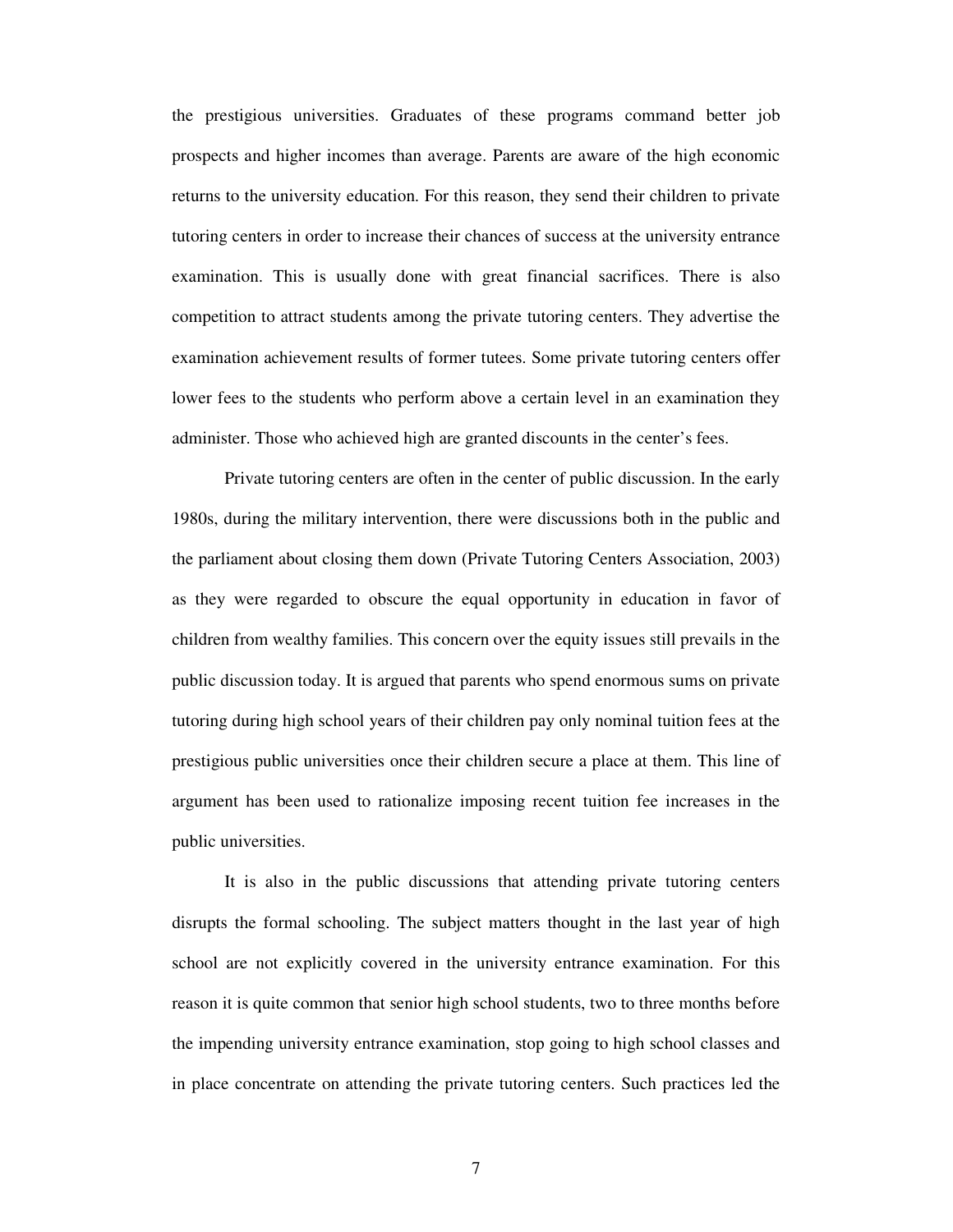Ministry of Education to devise ways to increase the importance of formal schooling over private tutoring. It is only recently announced that high school GPA (grade point average) contributes points towards university entrance along with the result of the university entrance examination. It is planned that only in the 2005 university entrance examination and onwards the subject matters of the last year in high school will be covered. In spite of such measures, private tutoring continues to be a major activity in preparation for the university entrance examination.

#### **3. Data**

The data used in this study is obtained from the 1994 Household Expenditure Survey collected by the State Institute of Statistics of Turkey. There were 4,279 households who reported educational expenditures of some type. These ranged from the child's school bag expenses to the private school fees. The private tutoring expenditures that we considered included the following. The fees paid to the private tutoring centers, the fees paid for one-to-one private instruction, and the fees paid for private tutoring at schools by the school teachers outside the formal schooling hours<sup>1</sup>. There were 646 households who reported positive private tutoring expenditures by this definition. There were 3,252 households with children between the ages seven and twenty-three who reported positive educational expenditures but zero private tutoring expenditures. So, there were 3,898 observations in total in our data set. We considered the age group seven to twenty-three because the private tutoring could

<sup>&</sup>lt;sup>1</sup> Out of 646 households 70.94 percent paid for the services of private tutoring centers, 9.43 percent paid for one-to-one private instruction and 19.63 percent paid for the tutoring of the schoolteachers. Thus, using services of the private tutoring centers is the most common form of private instruction.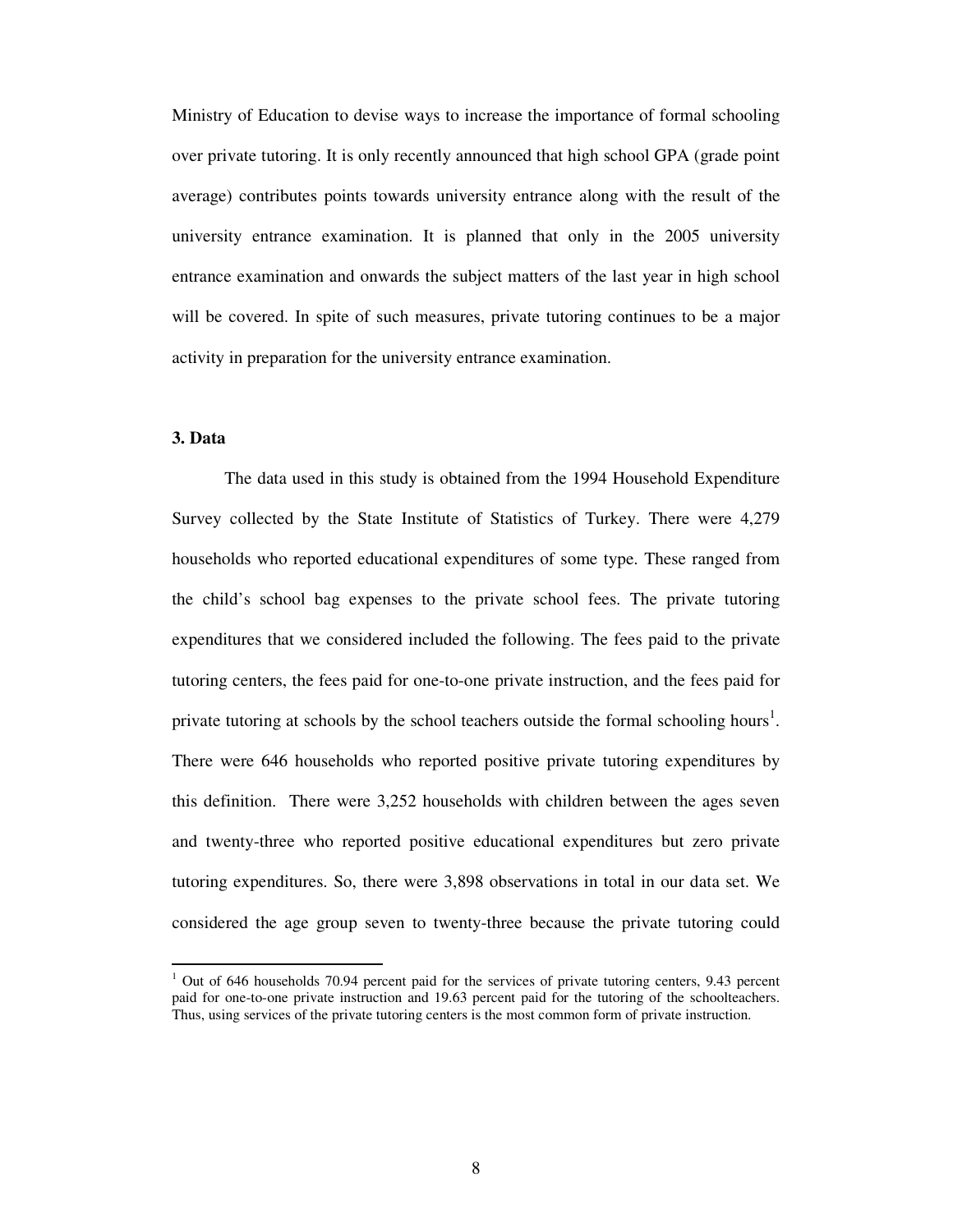start as early as age seven and be as late as twenty-three for some who may be taking the university entrance examination more than once<sup>2</sup>.

The survey gives the expenditures per household rather than per child so that we have information on private tutoring expenditures per household. The survey took place over the twelve months in 1994. Of the 3,898 households in our sample, 14.6 percent were surveyed in January and 23.2 percent were surveyed in September. These percentages are much larger than in the other months. Thus, households with educational expenditures are well represented in our data as most of the educational expenditures are incurred at the start of the fall and the spring semesters.

Table 1 shows the percentages of the households by income percentiles and proportion of private tutoring expenditures in the total expenditures The percentage of households who devote 1-15 percent of their total expenditure to private tutoring range from about 80 for the first income quartile (the lowest quartile) to about 87 for the forth income quartile (the highest quartile). In other words, a substantial percentage of households (80-87 percent) allocate 1-15 percent of their monthly expenditures<sup>3</sup> on private tutoring of their children. Bray and Kwock (2003) produced a similar table for the households in Hong-Kong. They found that about 90 percent of households spend about 1-15 percent of their monthly incomes on private tutoring. In their sample, there were no households who spend more than 20 percent of their incomes on private tutoring whereas in our sample the share of private tutoring expenditures in total monthly expenditures ranges from 20 to 50 percent for 7-13 percent of households across all income quartiles.

<sup>&</sup>lt;sup>2</sup> Students may be taking private tutoring in order to supplement the normal school courses, to prepare for the entrance examination to special or private high schools or to prepare for the university entrance examination.

<sup>3</sup> A support staff of our university with a monthly income of only 412 US\$ told us that he has been spending about 30 percent of his monthly income during the past year on private tutoring of his son who is preparing for the university examination.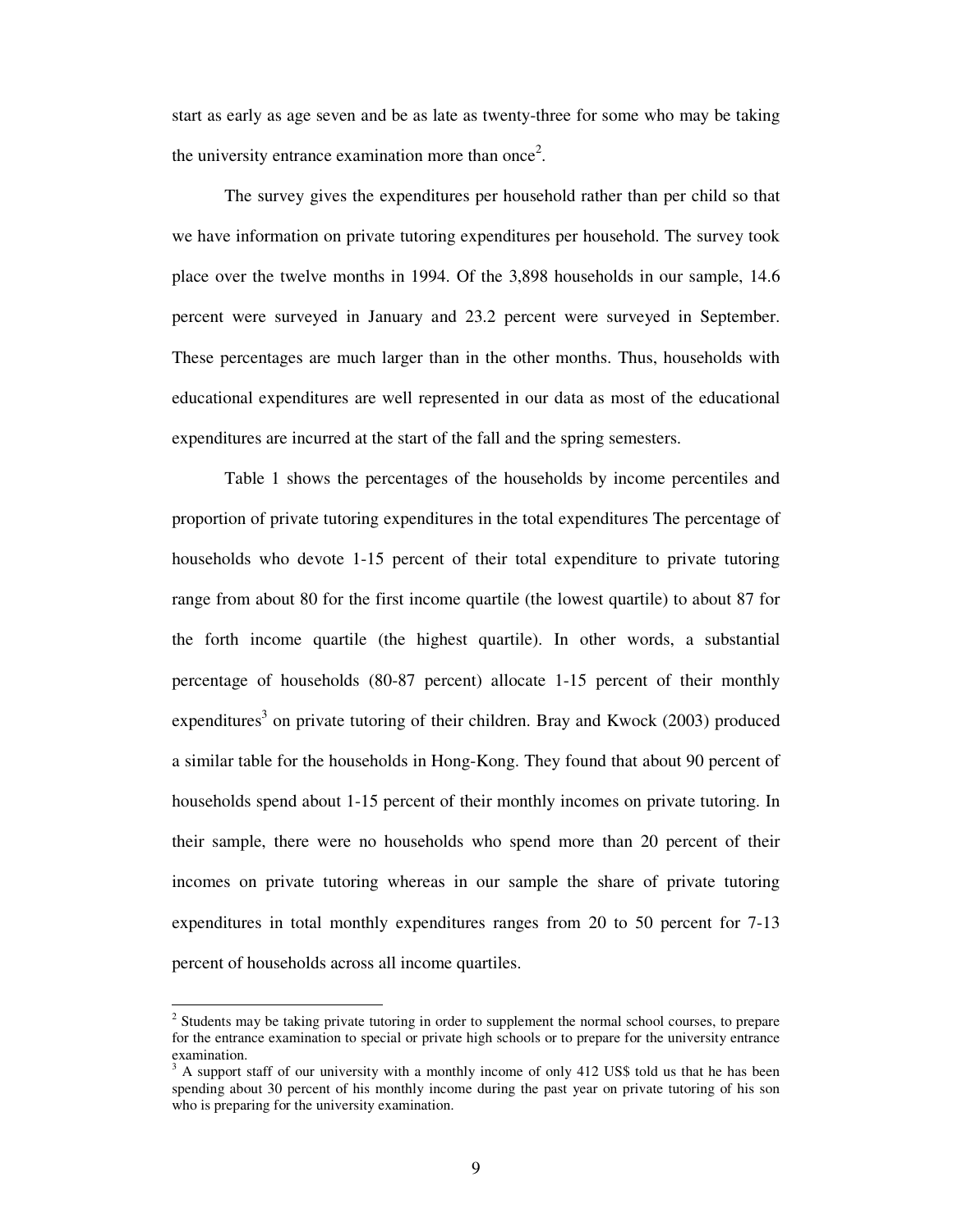Table 2 highlights that as the household monthly income increases, participation in private tutoring also increases. According to the State Institute of Statistics data, 73 percent of the private educational expenditures are incurred by the most affluent 20 percent of the households in Turkey in 2002. The total expenditure by the all households was approximately 1.067 billion US dollar during the same year (Milliyet, 2003).

Table 3 shows the percentage of households with zero and positive private tutoring expenditures by parents' level of education. We observe that as the level of education of parents increases the percentage of households with positive private tutoring expenditure steadily goes up.

#### **4. Empirical Specification**

An Engel curve formulation for private tutoring expenditures is specified using the Tobit model. The private tutoring expenditure, which is the dependent variable, has the value of zero for a number of households. It is, thus, censored at zero. OLS method, which assumes that the dependent variable is normally distributed, is inappropriate in this case. Consistent estimates are obtained by the maximum likelihood estimation of the Tobit model, which is specified as follows.

$$
Y_i^* = \beta' X + \varepsilon_i
$$

- (2)  $Y_i = 0 \text{ if } Y_i^* = 0$
- (3)  $Y_i = Y_i^*$  if  $Y_i^* > 0$

Where  $Y_i^*$  is the latent variable and  $Y_i$  is its observed counterpart. X is a vector of personal and household characteristics.  $\beta$  is the vector of parameters to be estimated.  $\varepsilon$ is the normally and independently distributed error term. There are two marginal effects on the observed Y (Maddala, 1983; McDonald and Moffit, 1980):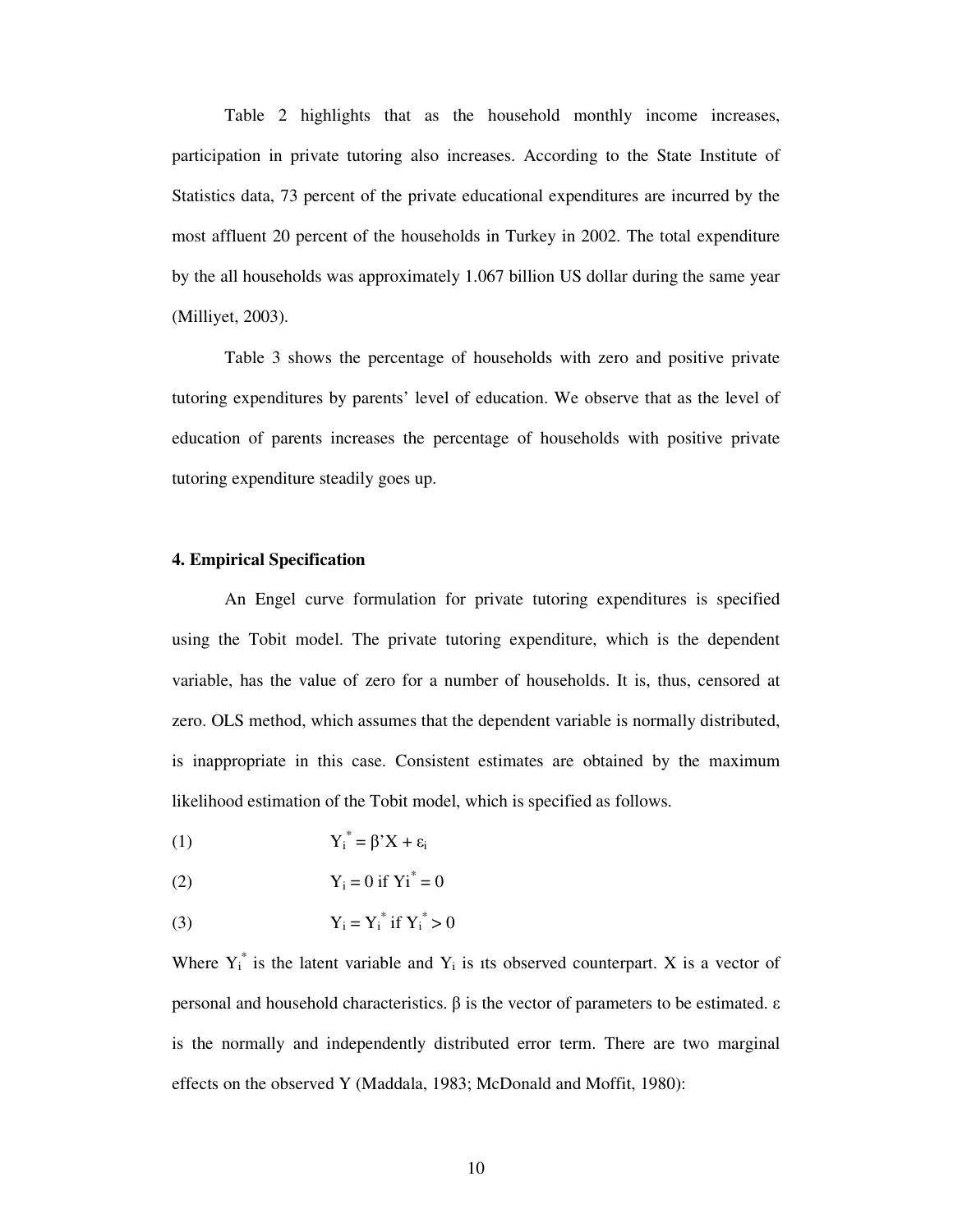(4) 
$$
\partial E(Y)/\partial X_j = F(z)\beta_j
$$

(5) 
$$
\partial E(Y_i | Y_i^* > 0) / \partial X_j = \beta_j (1 - (z) \lambda - \lambda^2)
$$

Where  $\lambda = f(z) / F(z)$ ;  $z = \beta' X_i / \sigma$ ;  $\sigma$  is the standard error of the error term; f and F are the probability and the cumulative density functions respectively. These expressions give the marginal effects with and without the information that the observed variable is positive. They are referred to as unconditional and conditional marginal effects respectively.

In the Engel curve literature total expenditure is commonly used as a proxy for income for two reasons (Tansel, 1986). First total expenditure is considered to reflect permanent income better than income itself. Second, it is believed that there are less errors of measurement in total expenditure than in income. Summers (1959) drew attention to the possible simultaneity between individual expenditures and total expenditure leading to biased estimates. Liviatan (1961) suggested using income as an instrumental variable to overcome this bias. Therefore, we first tested for the exogeneity of total expenditure. Exogeneity test in the context of a Tobit model is proposed by Smith and Blundell (1986). The test consists of two stages. In the first stage, total expenditure is regressed on income, which is the instrumental variable. In the second stage, the residuals from the first stage regression are added to the Tobit model of private tutoring expenditures and tested for significance. The null hypothesis of exogeneity is not rejected at five and one percent levels of significance. Therefore, in this study total expenditure is used as an explanatory variable in place of income. The other explanatory variables included are the age and age-square of the household head, the years of education of the household head and the mother, dummy variables indicating whether mother works or not whether mother is single or not, whether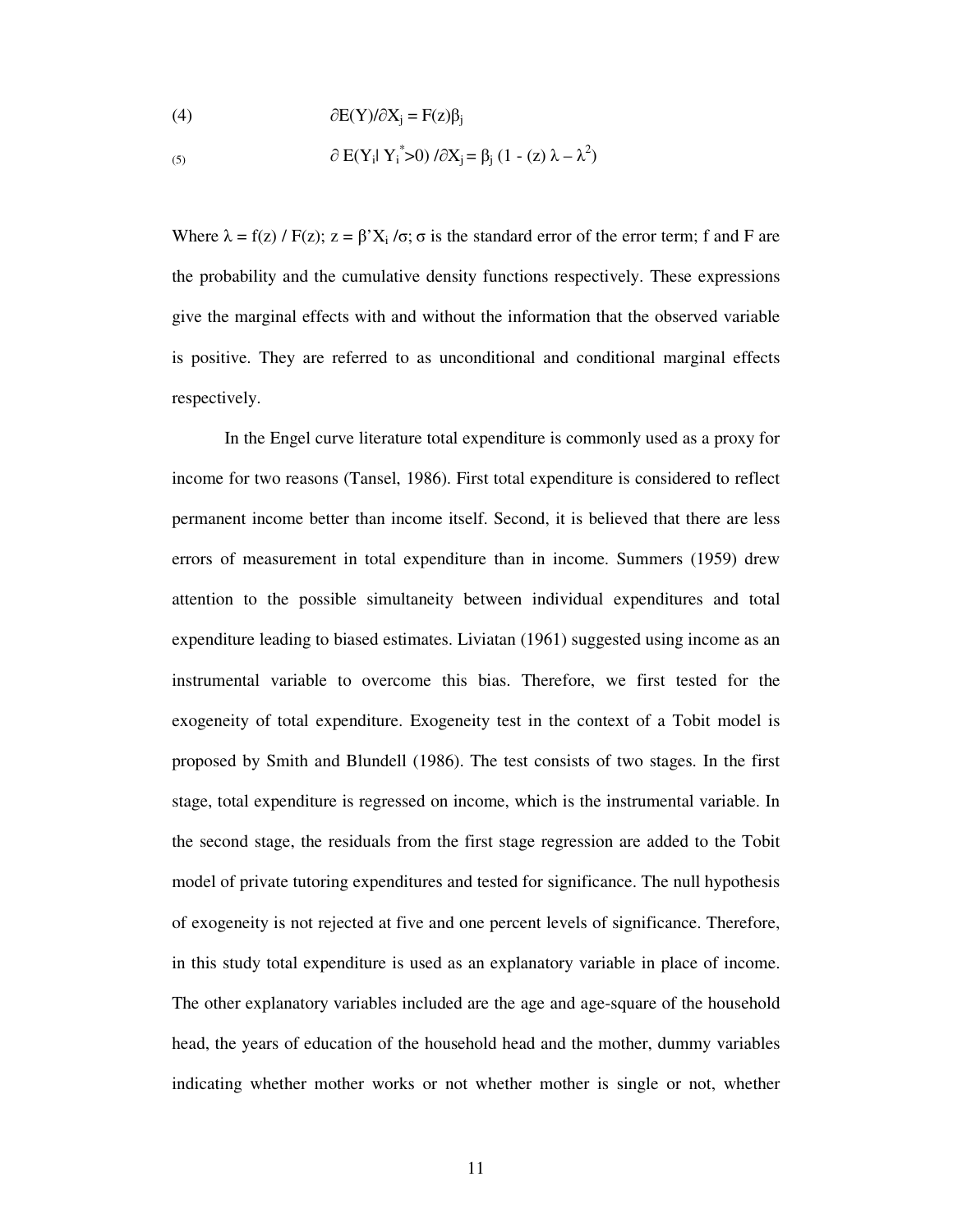single mother works or not, whether the household resides in an urban location versus rural location. Then, within an urban location, whether the household resides in a developed street or a squatter settlement. The base is an undeveloped street. A dummy variable indicating whether the household owns the house they live in is also included. The final variable considered is the number of children in the household.

Heteroscedasticity is a frequently encountered problem in Engel curve analysis. It may result from the larger variation in total expenditure among highincome households. Using logarithmic transformation often reduces heteroscedasticity. Therefore, we use the logarithmic transformation of the private tutoring expenditure as well as of the total expenditure. This formulation has the advantage of providing an estimate of the total expenditure elasticity of private tutoring expenditure. Taking logarithm of private tutoring expenditures created a problem since a number of private tutoring expenditures were observed to be zero. In order to overcome this problem we assigned a value of one in place of zero for private tutoring expenditures.

#### **5. Empirical Results**

Table 4 gives the maximum likelihood estimation results of the Tobit model of private tutoring expenditures and the associated unconditional marginal effects and the marginal effects conditional on positive private tutoring expenditures, according to equations 4 and 5 respectively. Appendix table gives the means and standard deviations of the variables for the groups of households with zero and positive private tutoring expenditures. We now examine the marginal effects of the independent variables in the order they appear in Table 4.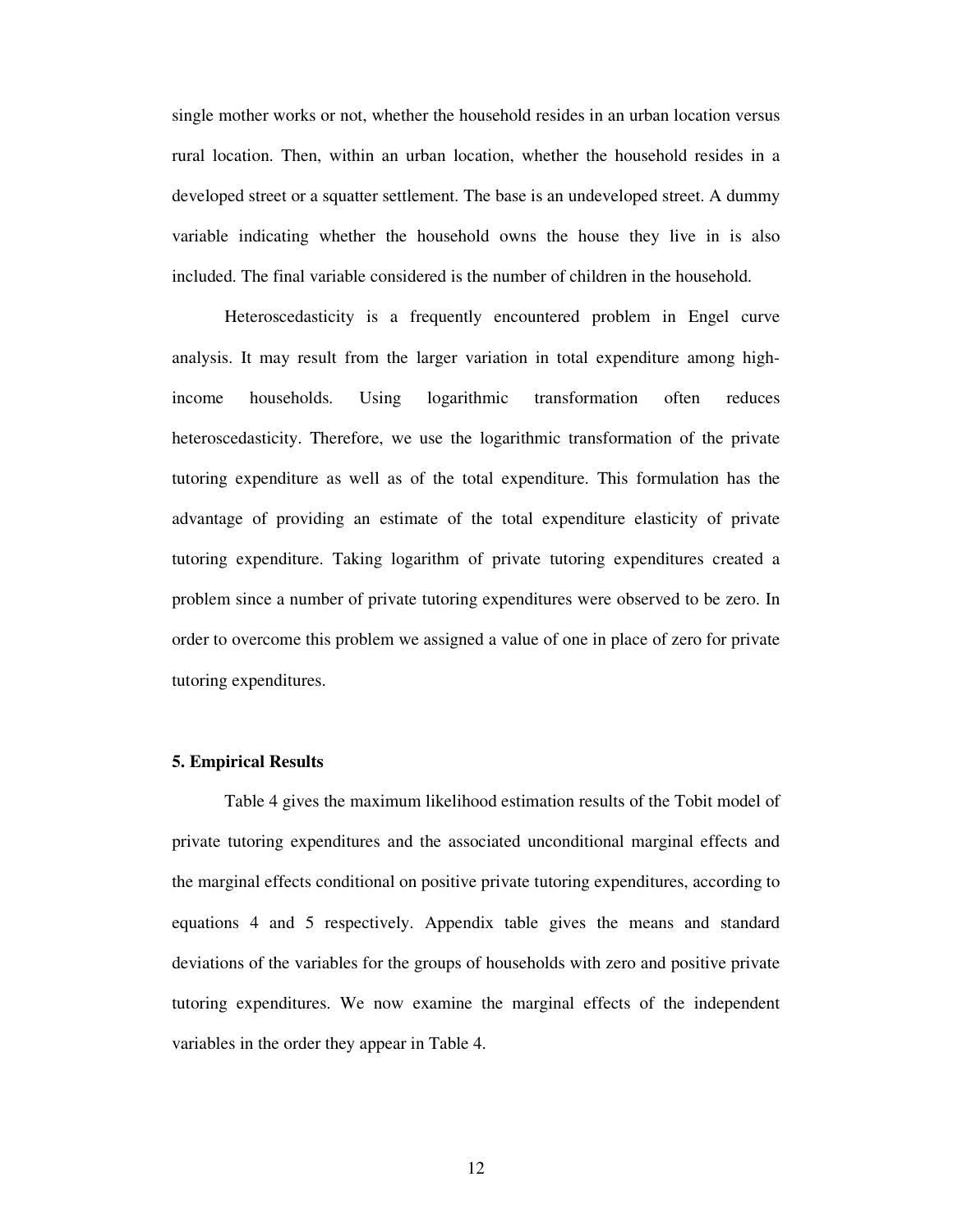Since the private tutoring expenditure and total expenditure are both in logarithms the estimates are elasticities. The coefficient estimate of 6.33 is highly significant and represents the total expenditure elasticity of the unobserved private tutoring expenditure index. Unconditional marginal effect of 0.91 is the total expenditure elasticity for all of the households while 1.21 is the total expenditure elasticity for the households with positive private tutoring expenditures. The latter finding implies that private tutoring is a luxury item in the household's budget. As household total expenditure (which is a proxy for permanent income) increases by one percent, private tutoring expenditures increase by more than one percent. Kim and Lee (2001) also found that private tutoring expenditures increase with income after controlling for other factors.

Household head's age and age-square are both statistically significant with the positive and negative signs as expected and as it is also found by Kim and Lee (2001) in Korea. These imply that the private tutoring expenditures increase with the household head's age at a decreasing rate. This result is consistent with the life-cycle expenditure pattern of the household head. Private tutoring expenditures are likely to peak around upper-middle ages when the household head is likely to have school age children.

Household head's and the mother's years of education in households with zero private tutoring expenditures (about 7 and 4 respectively) are lower than in households with positive private tutoring expenditures (about 9 and 7 respectively) (Appendix Table 1). Household head's years of education 4 and the mother's years of

<sup>4</sup> Household head's and mother's years of education are computed from the information on their graduation levels. If the parent is illiterate the variable takes a value of zero; if literate but not graduated from any school , the variable takes a value of two; If the parent has graduated from primary school the variable takes a value of five; If graduated from middle school the variable takes a value of eight; for graduates of general and vocational high schools the variable is assigned a value of eleven;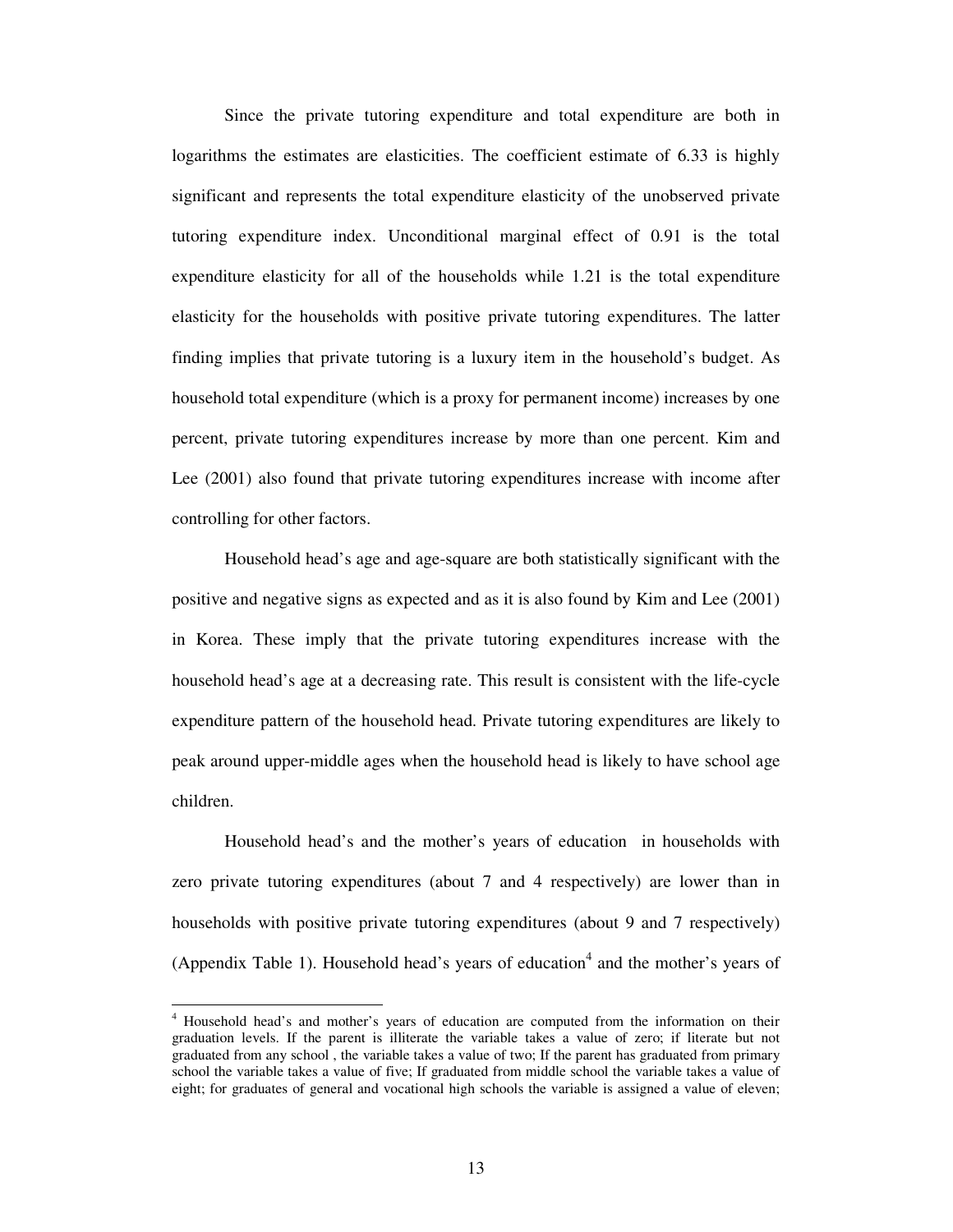education are both positive and statistically significant. A year of increase in the head's years of education increases the private tutoring expenditures by 5 percent while a year increase in the mother's education increases the private tutoring expenditures by about 8 percent in the sample with positive tutoring expenditures. It is noteworthy that the effect of mother's education is larger than that of the father's. In most cases the household head is the father except for the cases of single mothers which constitute a quite small proportion in the sample of households. A similar result is also found by Kim and Lee (2001) for Korea. Tansel (2002) found that parents' education is more important for the girls' schooling attainment than that for the boys' in Turkey.

Mother's work status and marital status are each indicated by dummy variables. Results indicate that whether mother works or not does not significantly affect the private tutoring expenditures. It might be conjectured that a working mother has less time to supervise her children and may therefore spend more on private tutoring. Kim and Lee (2001) found ambiguous results for the private tutoring expenditures of the households where the mother works. However, those households where the mother is single spend significantly more on private tutoring in Turkey than households where the mother is married. Kim and Lee found that single mother households do not spend more on private tutoring. An interaction dummy variable where the single mother works is not statistically significant in our results.

Those households who reside in urban areas (locations with population over twenty thousand) spend 66 percent more on private tutoring than households who reside in rural areas. This may be due to better availability of private tutoring centers

for graduates of university the variable is assigned a value of fifteen and finally for those parents with post-graduate degrees, the variable is assigned a value of seventeen.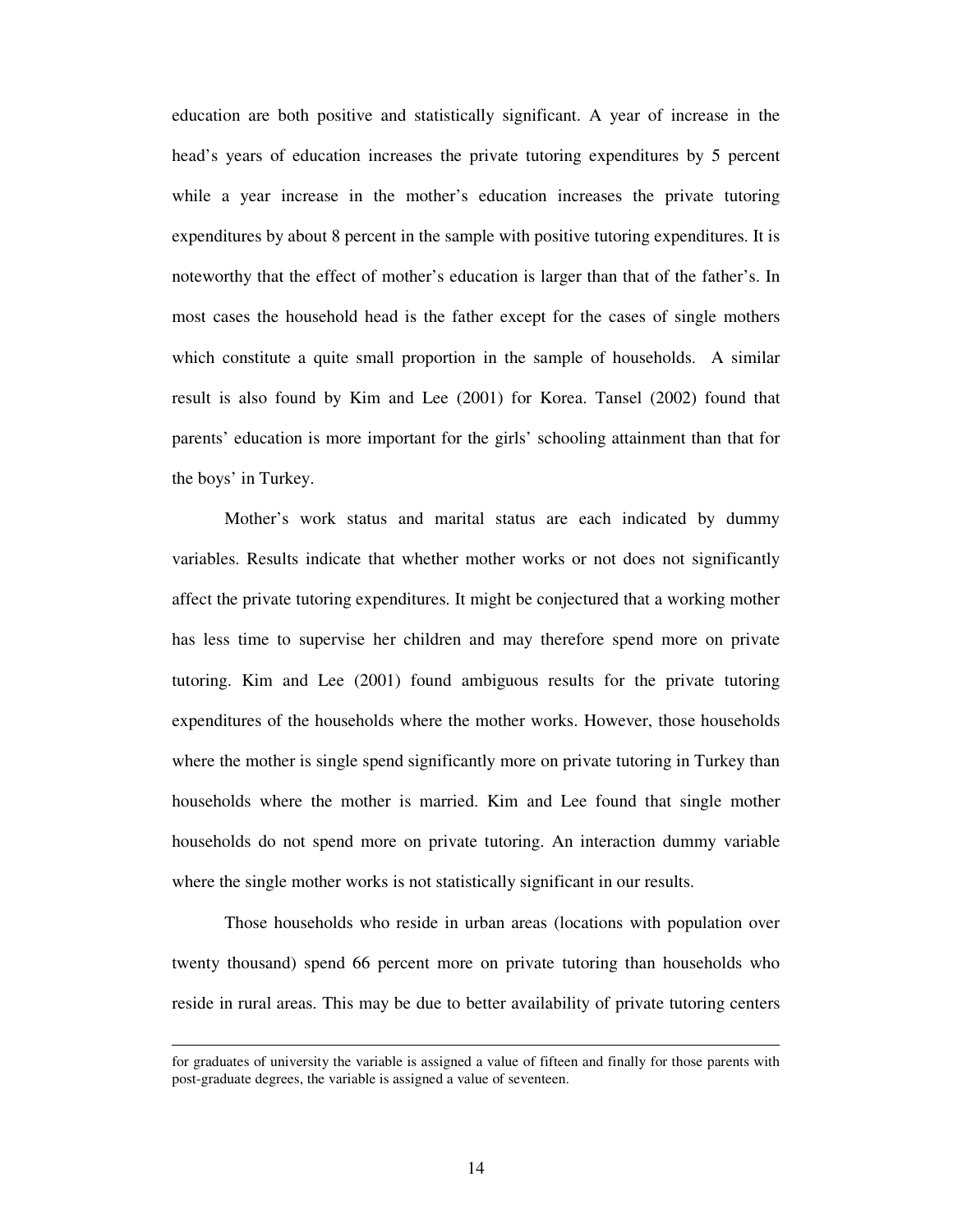in urban locations than in rural areas. Kim and Lee (2001) found a similar result in that those

households who live in high-density residential development areas spent more on private tutoring in Korea. They attributed this effect to the competitive pressures from the close neighborhoods. Besides the urban/rural partition, urban households were classified as those living on a developed street or a squatter settlement each of which was indicated by

a dummy variable with the undeveloped street as the base category. Private tutoring expenditures of those households who live on a developed street or a squatter settlement were not statistically significantly different from those who live on an undeveloped street.

Ownership of houses may capture a wealth effect on private tutoring expenditures. Whether the household owns the house they reside in is indicated by a dummy variable. The coefficient estimate of this variable was statistically insignificant. However, Kim and Lee (2001) found in Korea that households that own houses spend more on private tutoring. The final variable we considered is the number of children. Average number of children is 3.17 in households with no private tutoring expenditures and 2.51 in households with positive private tutoring expenditures (Appendix Table1). An increase in the number of children is found to reduce the private tutoring expenditures. Kim and Lee (2001) found a similar result. This finding is in agreement with the literature, which emphasizes that per capita human capital expenditures decline as the household size increases (Becker and Lewis, 1973; Becker and Tomes, 1976)

#### **6. Conclusions**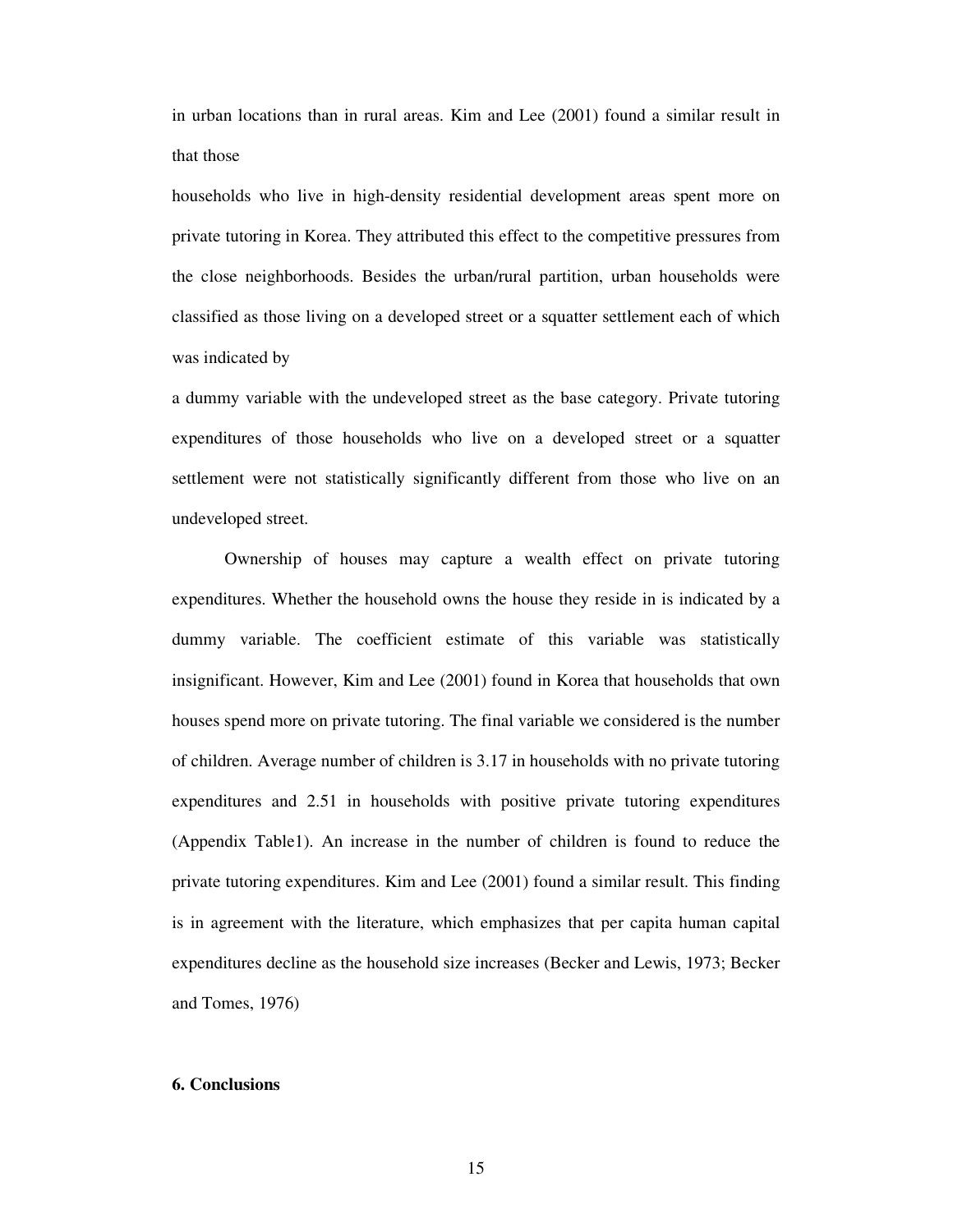Private tutoring, especially for the purpose of preparing for the competitive university entrance examination, is an important, widespread phenomenon in Turkey. Private tutoring centers functioning for this purpose are commonly referred to as "dersane" in Turkish. Households who send their children to these centers are estimated to spend 1-15 percent of their incomes on average. This is by no means a negligible share of the household budget. This study examines the determinants of private tutoring expenditures in Turkey using the data from the 1994 Household Expenditure Survey carried out by the State Institute of Statistics. A Tobit model framework is used to specify the private tutoring expenditure function since a number of households are observed with zero private tutoring expenditures. Private tutoring expenditure function is described as a function of several of explanatory variables including household total expenditure as it is in the Engel curve analysis.

Total expenditure, which is a proxy for income, is significantly and positively related to the private tutoring expenditures. The results imply that private tutoring is a luxury item in the household's budget. Parental educational levels are also found to be important determinants of private tutoring expenditures with a larger effect for the mother's education than that of the father's education. The positive relationship implies that as the education level of the father and the mother increases the private tutoring expenditures also increase. This has important social implication. It entails inequity in the intergenerational distribution of education. Tansel (2002) also finds that household income and parental educational levels are the most important determinants of educational attainment of children in Turkey.

Private tutoring expenditures increase at a decreasing rate with the age of the household head implying life-cycle considerations. Effect of working mother on private tutoring expenditures is not statistically significant while single mother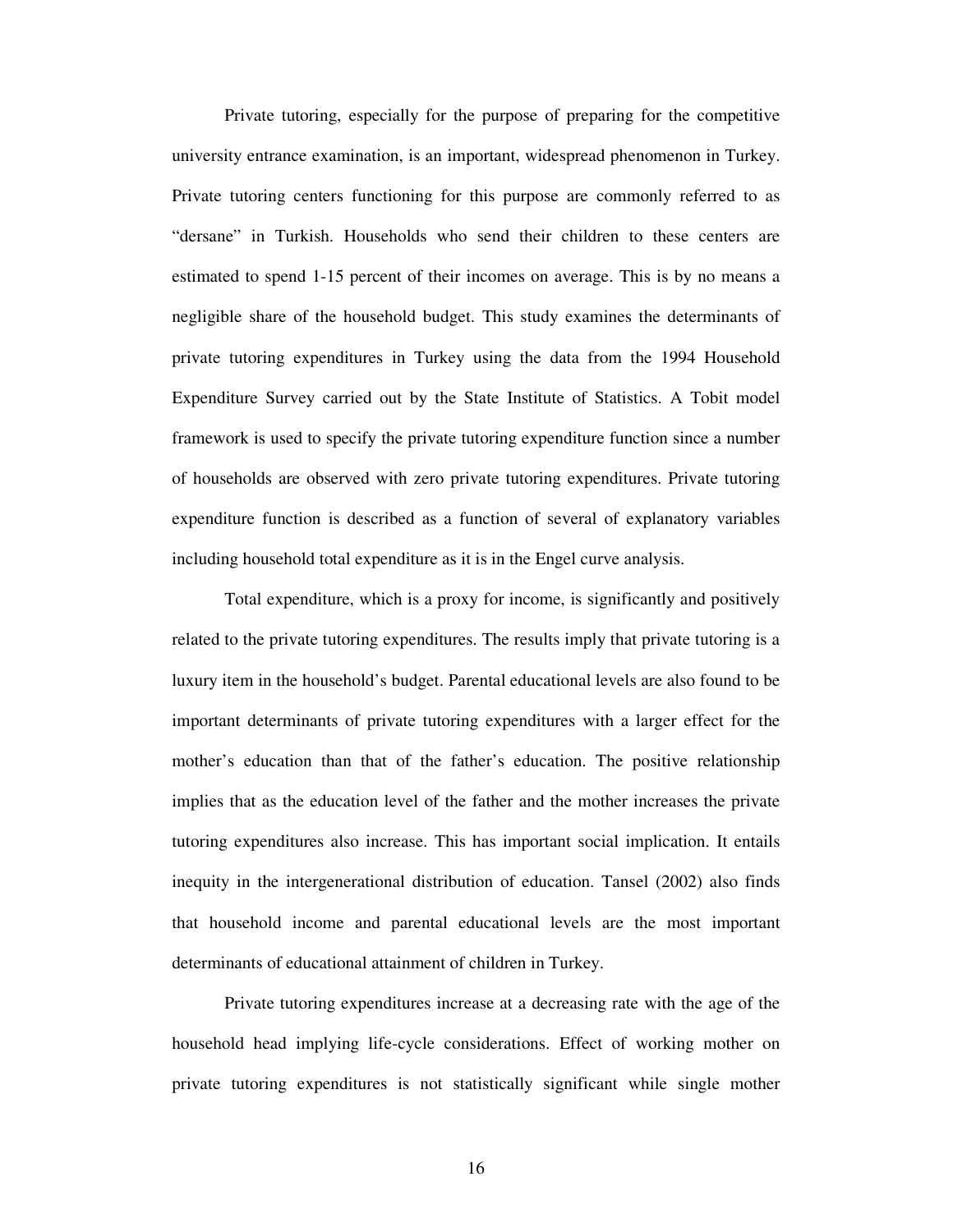households are found to spend more on private tutoring than households where there is a husband. The effect of working single mother was not statistically significant. Households residing in an urban location spent more than households resident in a rural location. Further, within an urban location living on a developed street or squatter settlement did not statistically differ from living on an undeveloped street in terms of private tutoring expenditures. This implies that households in urban areas regardless of their socio-economic location spend significantly larger amounts on private tutoring of their children. Whether the household owns the house they reside in may entail a wealth effect on private tutoring expenditures. However, it is statistically insignificant. Finally, consistent with the literature on human capital expenditures and the household size, the household private tutoring expenditures are found to decline as the number of children increases.

Private tutoring is an attempt by households of providing better education to their children and higher future incomes. This study sheds lights on the determinants of the private tutoring expenditures. These factors call attention to the demand for education and intergenerational mobility in Turkey.

#### **References:**

- Aurini, J. and S. Davies (2003). "The Transformation of Private Tutoring: Education in a Franchise Form." Submission for the Annual Meetings of the CSAA Halifax.
- Becker, G. S. and H. G. Lewis. (1973). "On the Interaction Between the Quantity and Quality of Children." *Journal of Political Economy* 81(2): 279-288.
- Becker, G. S. and N. Tomes. (1976). "Child Endowments and the Quantity and Quality of Children." *Journal of Political Economy* 84 (412): 143-162.
- Bray, M. (2003). Adverse Effects of Private Supplementary Tutoring. International Institute for Educational Planning UNESCO.
- Bray. M. and P. Kwock (2003) "Demand for Private Supplementary Tutoring: Conceptual Considerations and Socio-Economic Patterns." *Economics of Education Review* 22 (2003): 611-620.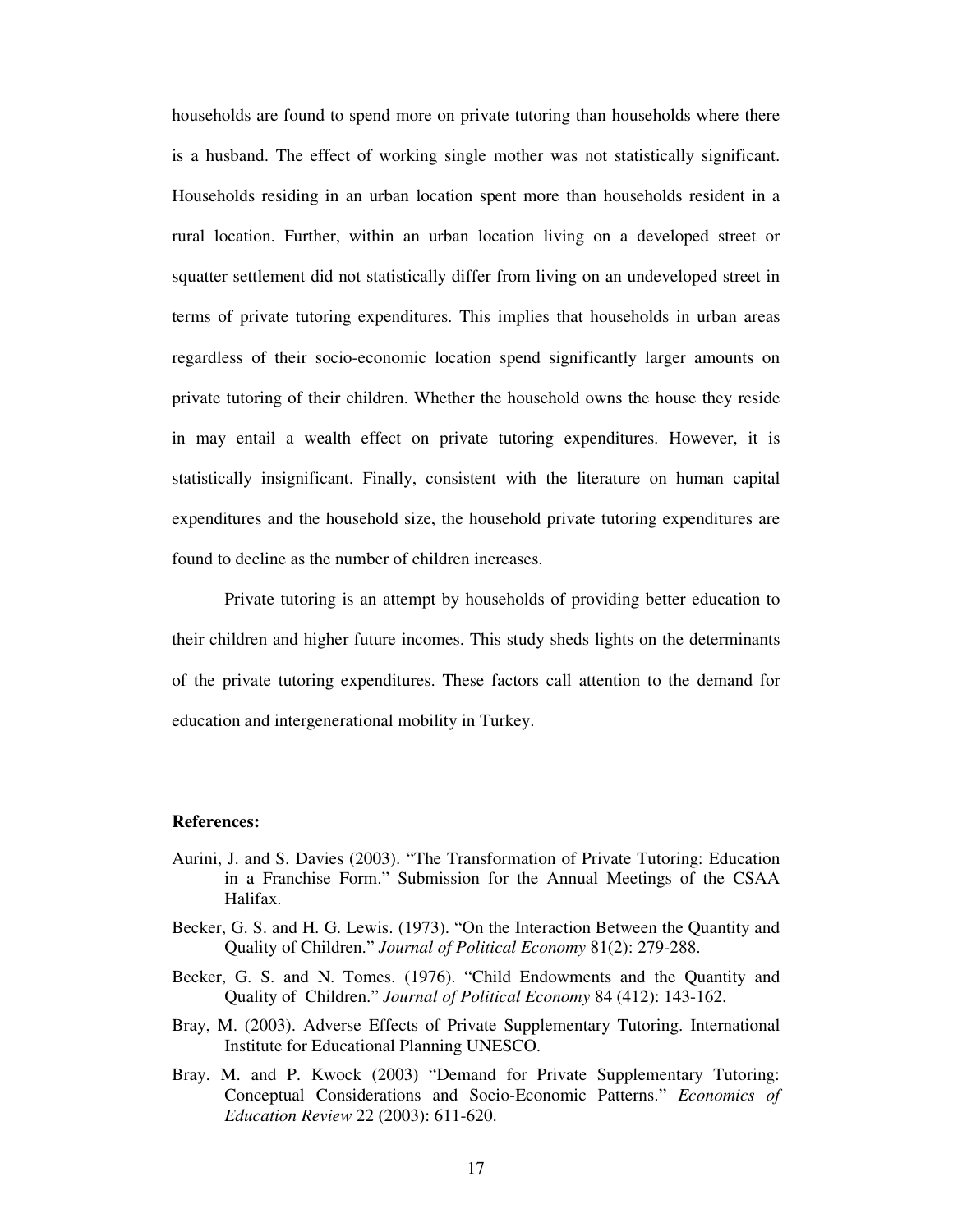Cumhuriyet Newspaper. August, 3, 2002

Cumhuriyet Newspaper. December, 10, 2002

Hürriyet Newspaper. August, 23, 2003

- Kim. S. and Ju-Ho Lee. (2001). "Demand for Education and Developmental State: Private Tutoring in South Korea." Social Science Research Network Electronic Paper Collection: http//papers.ssrn.com/paper.taf?abstract\_id=268284
- Liviatan. N. (1961). "Errors in Variables and Engel Curve Analysis." *Econometrica* 29 (3): 336-362.
- Maddala. G. (1983). Limited Dependent and Qualitative Variables in Econometrics. Cambridge University Press: New York.
- McDonald, J.F. and R.A. Moffitt. (1980) "The Uses of Tobit Analysis" *The Review of Economics and Statistics* 62 (2): 318-321
- Milliyet Newspaper, November, 3, 2003
- Ministry of Education of Turkey. (2003). http://meb.gov.tr

Private Tutoring Centers Association. (2003). http://ozdebir.org.tr

- Smith, R. and W. R. Blundell. (1986). "An Exogeneity Test for A Simultaneous Equation Tobit Model With An Application to Labor Supply." *Econometrica* 54 (3): 679-686.
- Stevenson, D.L. and D.P. Baker (1992). "Shadow Education and Allocation in Formal Schooling: Transition to University in Japan." *American Journal Of Sociology* 97 (6): 1639-57
- Summers, R. (1959). "A Note on Least Squares Bias in Household Expenditure Analysis." *Econometrica* 27 (1959): 121-126
- Tansel, A. (1986). "An Engel Curve Analysis of Household Expenditure in Turkey 1978-79." *METU Studies in Development 13* (3-3): 239-257.
- Tansel, A. (1994). "Wage Employment, Earnings and Returns to Schooling for Men and Women in Turkey." *Economics of Education Review* 13(4): 305-320
- Tansel, A. (1999). "Public-Private Employment Choice, Wage Differentials and Gender in Turkey." Economic Growth Center Discussion Paper no. 797. New Haven, CT: Yale University.
- Tansel, A. (2001). "Self-Employment, Wage Employment and Returns to Schooling by Gender in Turkey." in *Labor and Human Capital in the Middle East: Studies of Markets and Household Behavior:* 337-367. Ed. By Djavad Salehi-Isfahani, Ithaca Press, Reading, UK.
- Tansel, A. (2002) "Determinants of Schooling Attainment for Boys and Girls in Turkey: Individual, Household and Community Factors." *Economics of Education Review* 21: 455-470.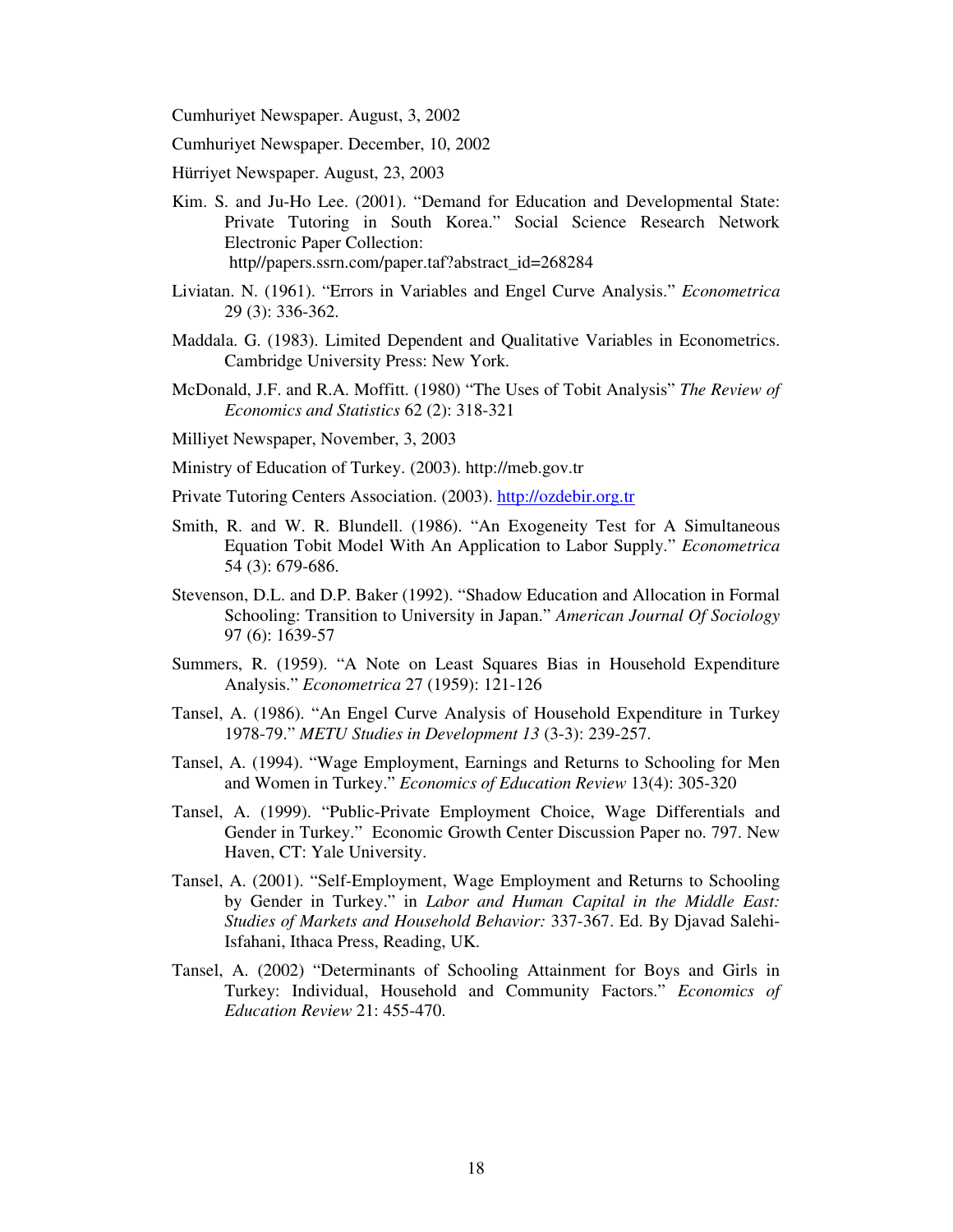| TABLE 1: PERCENTAGE OF HOUSEHOLDS BY INCOME PERCENTILES AND PROPORTION OF<br>PRIVATE TUTORING EXPENDITURES IN TOTAL EXPENDITURES, 1994, TURKEY, |        |         |                                                                                            |           |  |
|-------------------------------------------------------------------------------------------------------------------------------------------------|--------|---------|--------------------------------------------------------------------------------------------|-----------|--|
|                                                                                                                                                 |        |         | Percentage of Private Tutoring 1st percentile 2nd percentile 3rd percentile 4th percentile |           |  |
| <b>Expenditures in Monthly</b>                                                                                                                  | $N=68$ | $N=126$ | $N=189$                                                                                    | $N = 263$ |  |
| <b>Total Expenditures</b>                                                                                                                       | $\%$   | $\%$    | $\%$                                                                                       | $\%$      |  |
| $1 - 5$                                                                                                                                         | 24.64  | 34.13   | 31.75                                                                                      | 37.26     |  |
| $5 - 10$                                                                                                                                        | 28.99  | 25.40   | 37.57                                                                                      | 33.46     |  |
| $10-15$                                                                                                                                         | 26.09  | 23.81   | 16.40                                                                                      | 16.35     |  |
| $15 - 20$                                                                                                                                       | 7.25   | 7.94    | 6.35                                                                                       | 6.08      |  |
| $20 - 30$                                                                                                                                       | 10.14  | 7.94    | 4.76                                                                                       | 4.56      |  |
| $30 - 50$                                                                                                                                       | 2.90   | 0.79    | 2.12                                                                                       | 1.9       |  |
| Total                                                                                                                                           | 100    | 100     | 100                                                                                        | 100       |  |

| TABLE 2: PERCENTAGE OF HOUSEHOLDS WITH ZERO AND POSITIVE PRIVATE TUTORING<br>EXPENDITURES BY INCOME PERCENTILES. 1994, TURKEY. |                              |                                  |  |
|--------------------------------------------------------------------------------------------------------------------------------|------------------------------|----------------------------------|--|
| Income                                                                                                                         | Households with Zero Private | Households with Positive Private |  |
| Percentiles                                                                                                                    | <b>Tutoring Expenditures</b> | <b>Tutoring Expenditures</b>     |  |
|                                                                                                                                | $\%$                         | %                                |  |
| percentile<br>$\ 1st\ $                                                                                                        | 27.52                        | 10.66                            |  |
| 2nd percentile                                                                                                                 | 26.56                        | 19.47                            |  |
| 3rd percentile                                                                                                                 | 23.66                        | 29.21                            |  |
| 4th percentile                                                                                                                 | 22.26                        | 60.65                            |  |
| Total                                                                                                                          | 100                          | 100                              |  |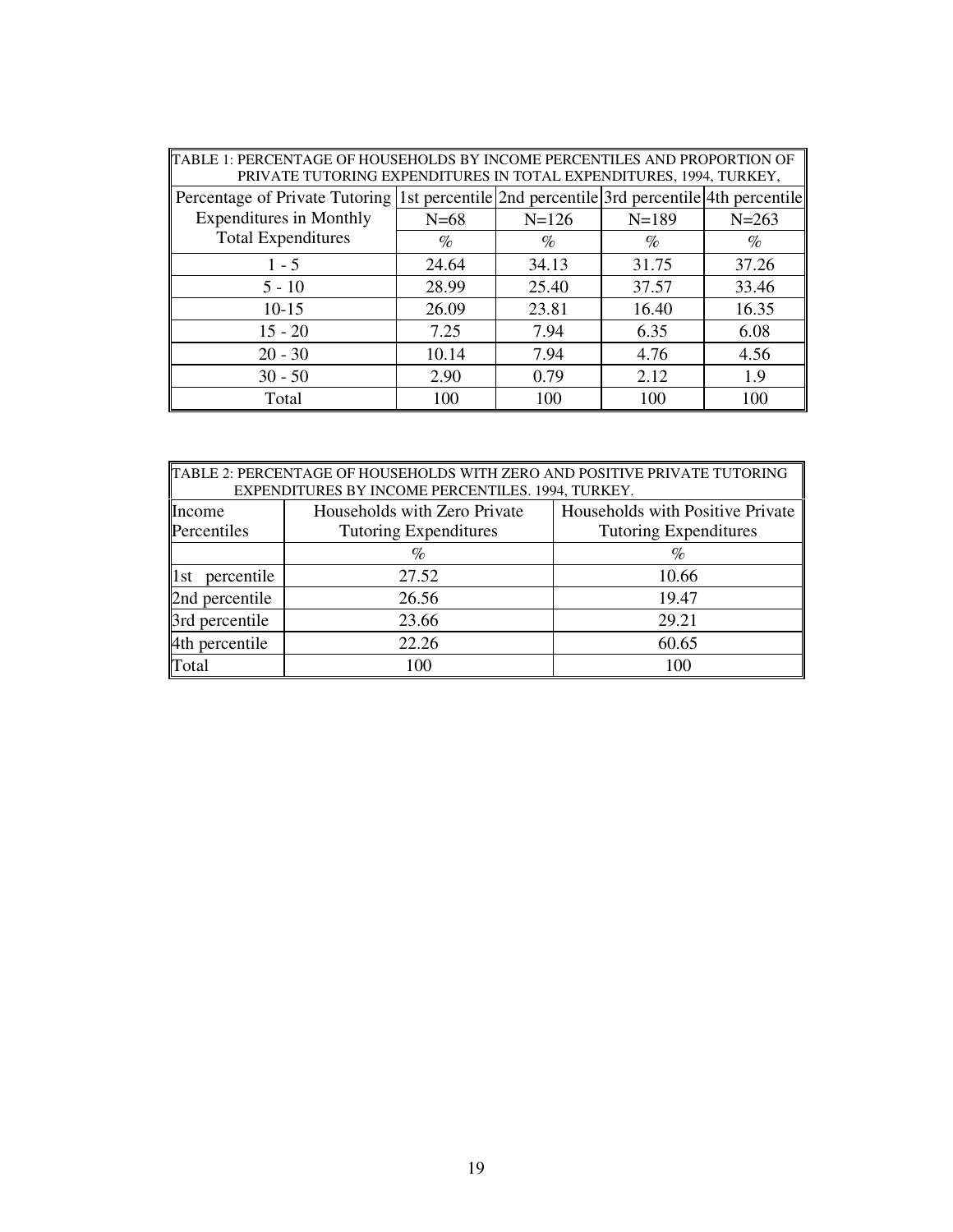| EXPENDITURES BY PARENTS' LEVEL OF EDUCATION. 1994,TURKEY. |                                                       |         |                                                                  |         |
|-----------------------------------------------------------|-------------------------------------------------------|---------|------------------------------------------------------------------|---------|
| Mother's Level Of<br>Education                            | Households with Zero Private<br>Tutoring Expenditures |         | Households with Positive Private<br><b>Tutoring Expenditures</b> |         |
|                                                           | Number                                                | Percent | Number                                                           | Percent |
| Illiterate                                                | 970                                                   | 90.23   | 105                                                              | 9.77    |
| Non-graduate                                              | 209                                                   | 91.27   | 20                                                               | 8.73    |
| Primary                                                   | 1,538                                                 | 84.6    | 280                                                              | 15.04   |
| Middle                                                    | 183                                                   | 75.93   | 58                                                               | 24.07   |
| High School                                               | 254                                                   | 69.78   | 110                                                              | 30.22   |
| University                                                | 96                                                    | 56.8    | 73                                                               | 43.2    |
| <b>Masters</b>                                            | $\overline{2}$                                        | 100     |                                                                  |         |
| <b>Total in Numbers</b>                                   | 3252                                                  |         | 646                                                              |         |
| Household Head's Level<br>of Education                    |                                                       |         |                                                                  |         |
| Illiterate                                                | 193                                                   | 91.09   | 17                                                               | 8.01    |
| Non-graduate                                              | 160                                                   | 93.57   | 11                                                               | 6.43    |
| Primary                                                   | 1,740                                                 | 88.28   | 231                                                              | 11.72   |
| Middle                                                    | 359                                                   | 79.96   | 90                                                               | 20.04   |
| High School                                               | 480                                                   | 77.67   | 138                                                              | 22.33   |
| University                                                | 315                                                   | 66.60   | 158                                                              | 33.40   |
| <b>Masters</b>                                            | 5                                                     | 83.33   |                                                                  | 16.67   |
| Total in Numbers                                          | 3252                                                  |         | 646                                                              |         |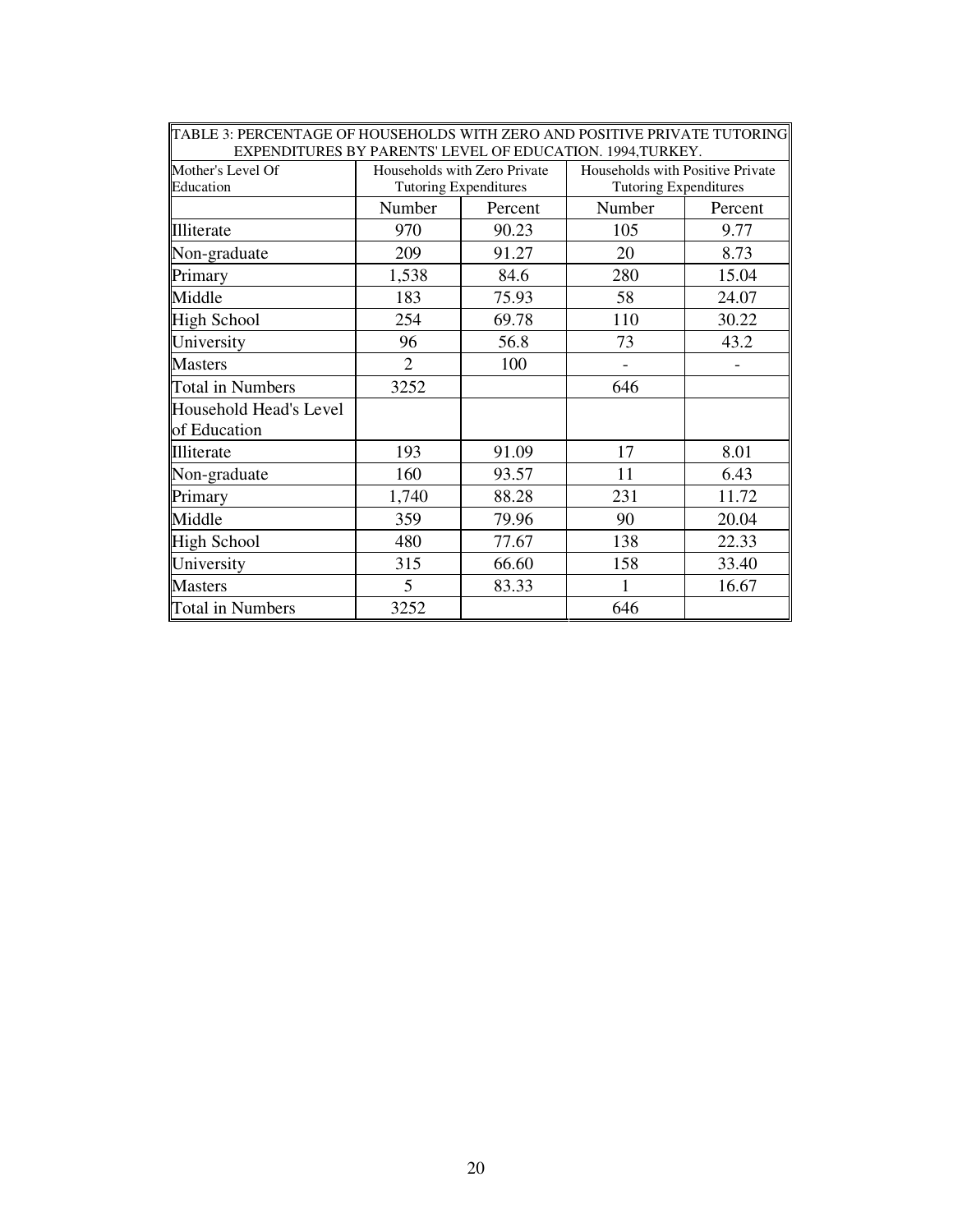| TABLE 4: TOBIT MLE RESULTS AND MARGINAL EFFECTS FOR PRIVATE TUTORING<br>EXPENDITURES. TURKEY, 1994 |                      |                                                                   |                                                               |
|----------------------------------------------------------------------------------------------------|----------------------|-------------------------------------------------------------------|---------------------------------------------------------------|
| Dependent Variable: Natural Logarithm of Private Tutoring Expenditures by Households               |                      |                                                                   |                                                               |
| Variables                                                                                          | <b>Tobit Results</b> | <b>Marginal Effects</b><br><b>Unconditional Expected</b><br>Value | <b>Marginal Effects</b><br>Conditional on Being<br>Uncensored |
| Ln (Total Household Expenditure)                                                                   | 6.332                | 0.908                                                             | 1.213                                                         |
|                                                                                                    | $(10.21)$ ***        | $(10.21)$ ***                                                     | $(10.21)$ ***                                                 |
| Household Head's Age                                                                               | 1.004                | 0.144                                                             | 0.192                                                         |
|                                                                                                    | $(3.14)$ ***         | $(3.14)$ ***                                                      | $(3.14)$ ***                                                  |
| Household Head's Age Square                                                                        | $-0.008$             | $-0.001$                                                          | $-0.001$                                                      |
|                                                                                                    | $(2.23)$ **          | $(2.23)$ **                                                       | $(2.23)$ **                                                   |
| Household Head's Years of Education                                                                | 0.260                | 0.037                                                             | 0.050                                                         |
|                                                                                                    | $(2.47)$ **          | $(2.47)$ **                                                       | $(2.47)$ **                                                   |
| Mother's Years of Education                                                                        | 0.409                | 0.059                                                             | 0.078                                                         |
|                                                                                                    | $(3.49)$ ***         | $(3.49)$ ***                                                      | $(3.49)$ ***                                                  |
| Mother Works                                                                                       | $-0.201$             | $-0.029$                                                          | $-0.038$                                                      |
|                                                                                                    | (0.23)               | (0.23)                                                            | (0.23)                                                        |
| Single Mother                                                                                      | 6.208                | 1.225                                                             | 1.348                                                         |
|                                                                                                    | $(3.43)$ ***         | $(4.72)$ ***                                                      | $(3.89)$ ***                                                  |
| <b>Single Mother Works</b>                                                                         | $-4.001$             | $-0.457$                                                          | $-0.707$                                                      |
|                                                                                                    | (1.14)               | (0.91)                                                            | (1.05)                                                        |
| <b>Urban Location</b>                                                                              | 3.602                | 0.451                                                             | 0.657                                                         |
|                                                                                                    | $(3.08)$ ***         | $(2.69)$ ***                                                      | $(2.93)$ ***                                                  |
| Developed Street                                                                                   | 0.892                | 0.129                                                             | 0.172                                                         |
|                                                                                                    | (1.16)               | (1.17)                                                            | (1.16)                                                        |
| <b>Squatter Settlement</b>                                                                         | $-1.175$             | $-0.158$                                                          | $-0.220$                                                      |
|                                                                                                    | (0.61)               | (0.57)                                                            | (0.59)                                                        |
| Own House                                                                                          | $-0.556$             | $-0.080$                                                          | $-0.107$                                                      |
|                                                                                                    | (0.77)               | (0.78)                                                            | (0.77)                                                        |
| Number of Children                                                                                 | $-1.627$             | $-0.233$                                                          | $-0.312$                                                      |
|                                                                                                    | $(5.90)$ ***         | $(5.90)$ ***                                                      | $(5.90)$ ***                                                  |
| Constant                                                                                           | $-122.406$           | $-17.544$                                                         | $-23.454$                                                     |
|                                                                                                    | $(11.71)$ ***        | $(11.71)$ ***                                                     | $(11.71)$ ***                                                 |
| Log likelihood                                                                                     | $-35.482.118$        |                                                                   |                                                               |
| LR Chi-square (13)                                                                                 | 482.77               |                                                                   |                                                               |
| Pseudo R-square                                                                                    | 0.0637               |                                                                   |                                                               |
| Number of Observations                                                                             | 3898                 | 3898                                                              | 3898                                                          |
| * Significant at 10%; ** significant at 5%; *** significant at 1%                                  |                      |                                                                   |                                                               |
| Absolute value of t-statistics are in parentheses                                                  |                      |                                                                   |                                                               |
| Number of left-censored observations at ln (Private Tutoring Expenses) = 0: 3252                   |                      |                                                                   |                                                               |
| Number of uncensored observations: 646                                                             |                      |                                                                   |                                                               |

Appendix